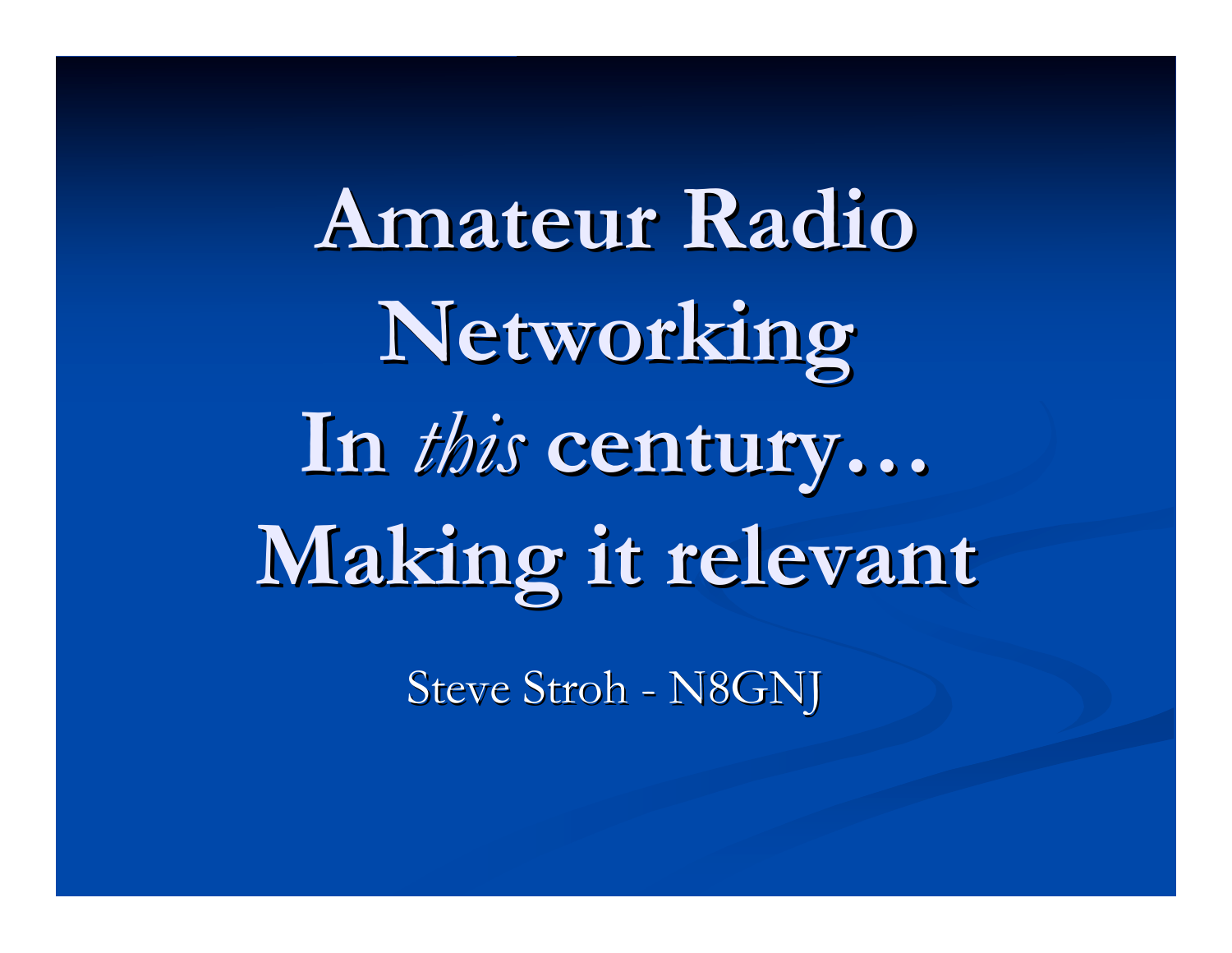## **I got involved with Packet Radio I got involved with Packet Radio in 1984 - 1987 in 1984 - 1987…**

 $\blacksquare$  ... and was part of, and missed, various waves of innovation... and decline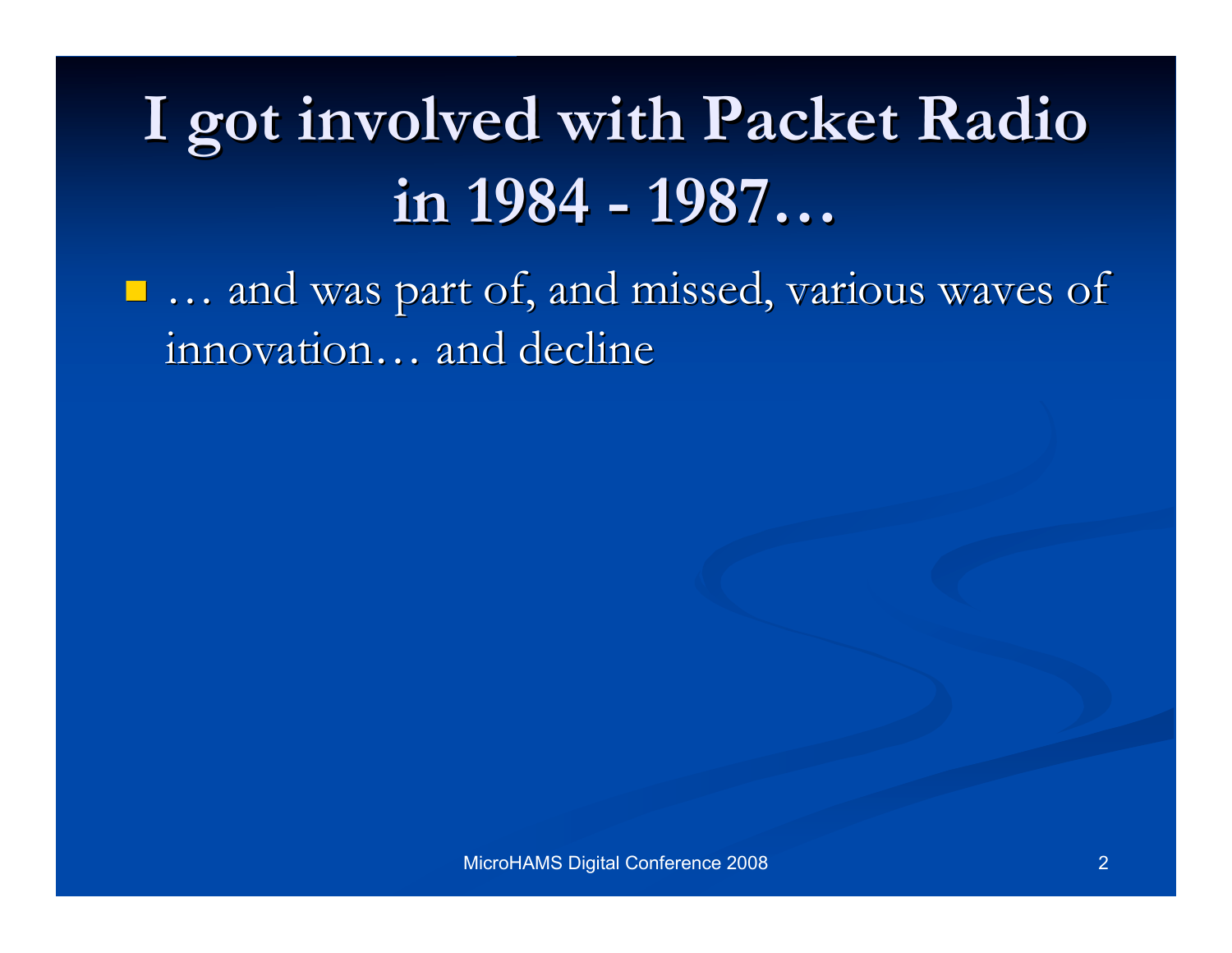### **1984-1987 1984-1987**

**Discovering packet radio in Ohio** Rise of the TAPR TNC-2  $\blacksquare$  Basic packet radio  $\sqrt{2m}$  only  $\omega$  1200 bps **Digipeaters, crude BBS systems**  $\blacksquare$  National linking using 300 bps over HF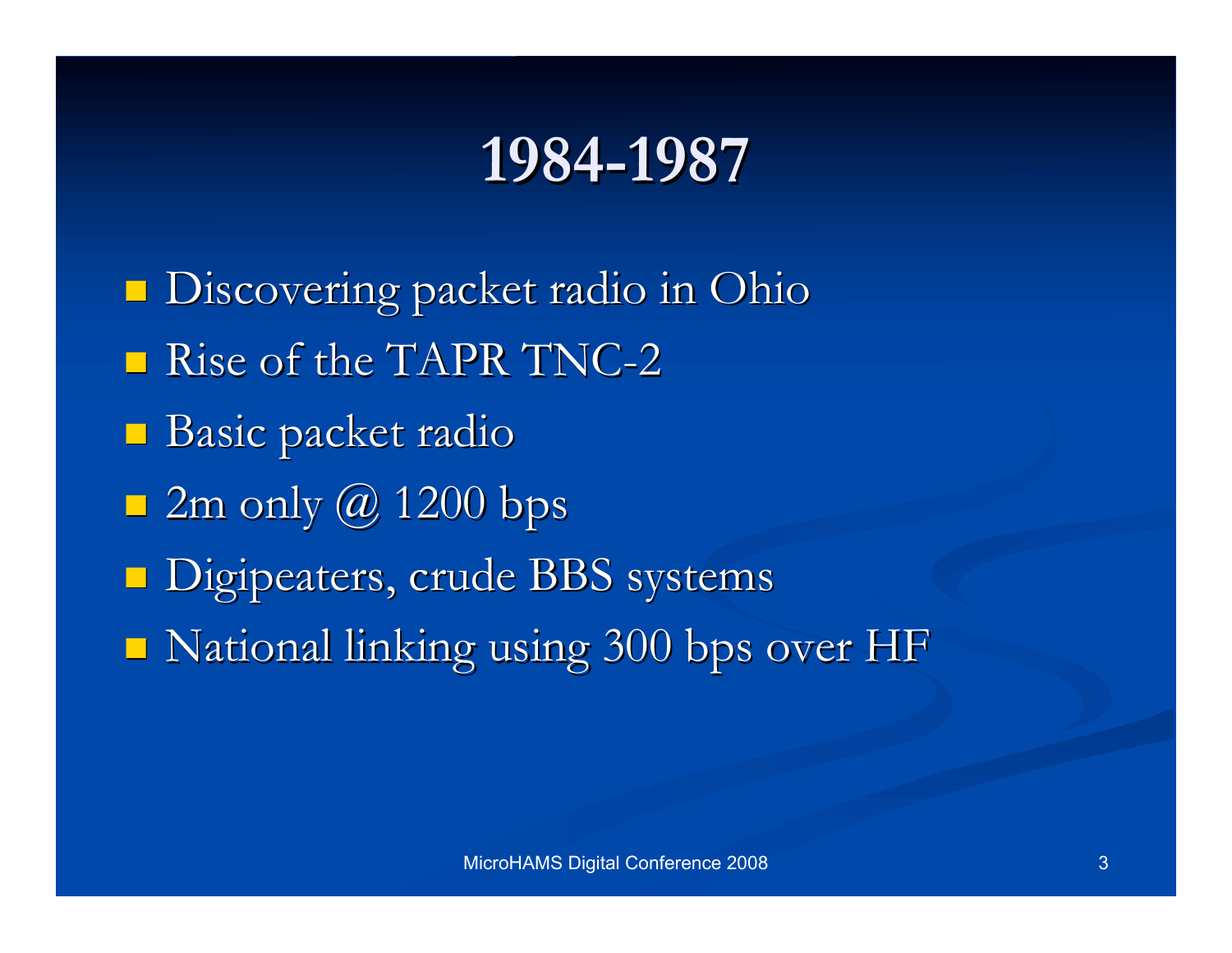### **1988 - 1993 1988 - 1993**

Discovering packet radio in Seattle area Discovering packet radio in Seattle area

- Bit regeneration repeaters (packet that worked!)
- $\Box$  Dual-band VHF / UHF
- $\Box$  9600 baud
- $\blacksquare$  TCP/IP
- $\blacksquare$  Net/ROM
- $\blacksquare$  Internet gatewaying
- $\blacksquare$  Seattle 9600 baud UHF TCP/IP repeater network
- $\blacksquare$  (missed) 56K, especially the work in Vancouver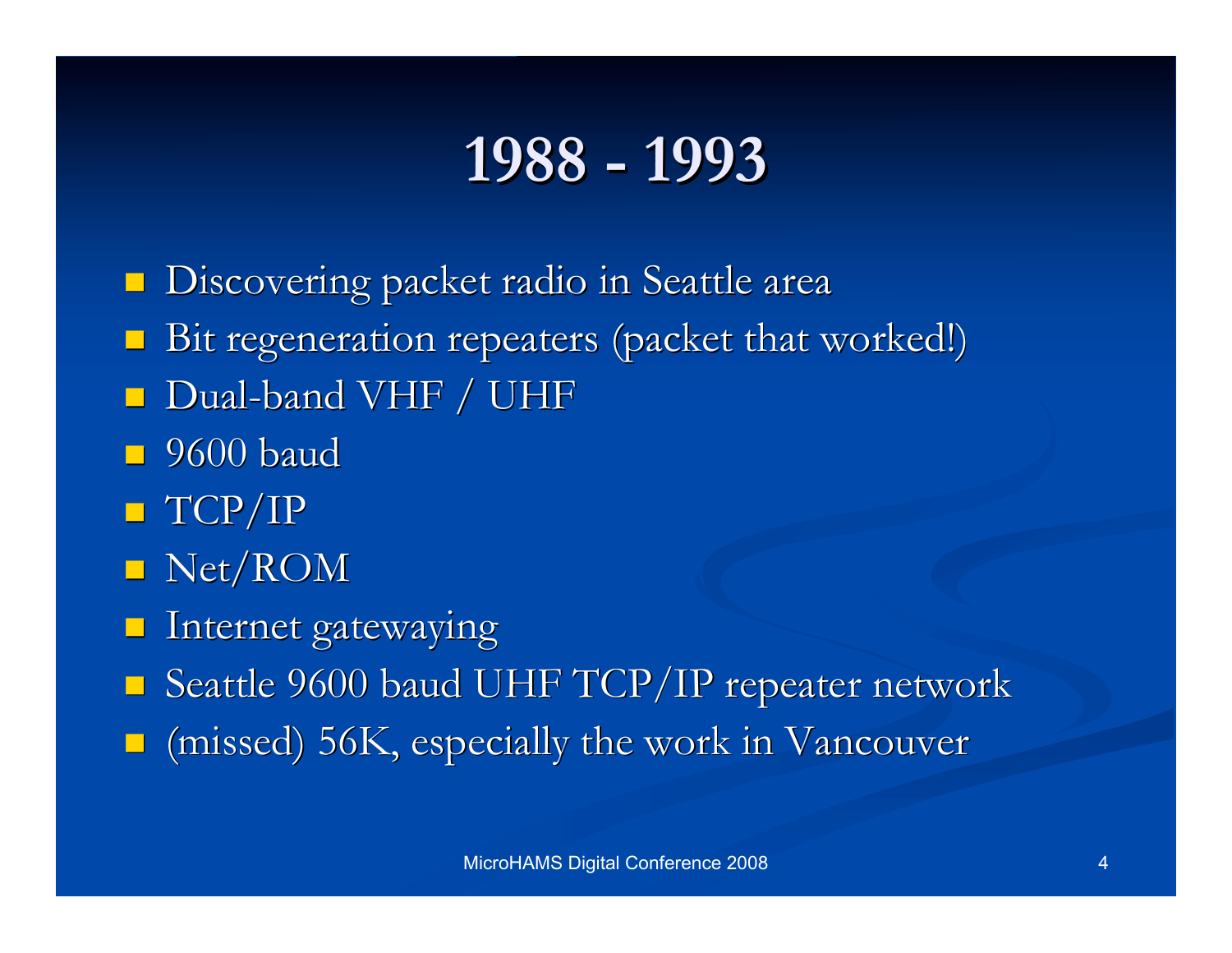### **1993 - 2007 1993 - 2007**

- $\blacksquare$  Amateur Radio was fun, but fatherhood was better
- $\Box$  Collapse of packet radio networks in the wake of the excitement of public access Internet
- $\Box$  (missed) Rise of APRS
- (missed) Integration of APRS services on Internet, (missed) Integration of APRS services on Internet, APRS widgets
- $\Box$  (missed) Incredible (and finally interesting) rise of HF data systems - finally interesting; not just RTTY
- $\blacksquare$  decline of Seattle 9600 baud UHF TCP/IP repeater network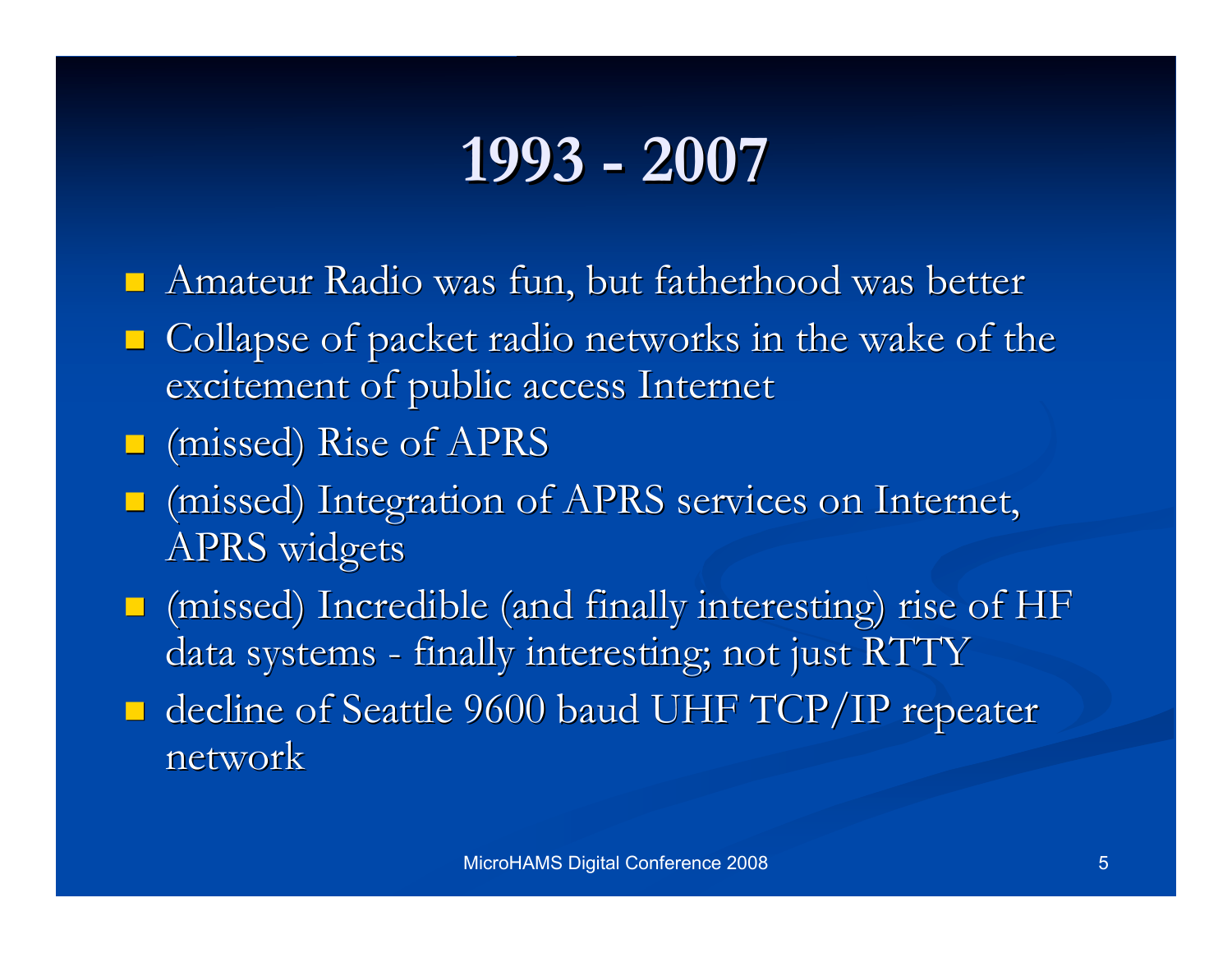### **1997 - 2007 1997 - 2007**

- Writing / Watching Broadband Wireless Internet Access / Wireless Internet Service Providers evolve
- **Inspiration was learning about Spread Spectrum at 1996** ARRL and TAPR Digital Communications Conference here in Seattle
- $\blacksquare$  If you just want the utility of Internet connectivity, everywhere...
	- It's here (enough) now with cellular broadband Internet
	- It's going to get better a lot better, with Mobile WiMAX
- $\blacksquare$  But, to me, there's still something magical about doing it with Amateur Radio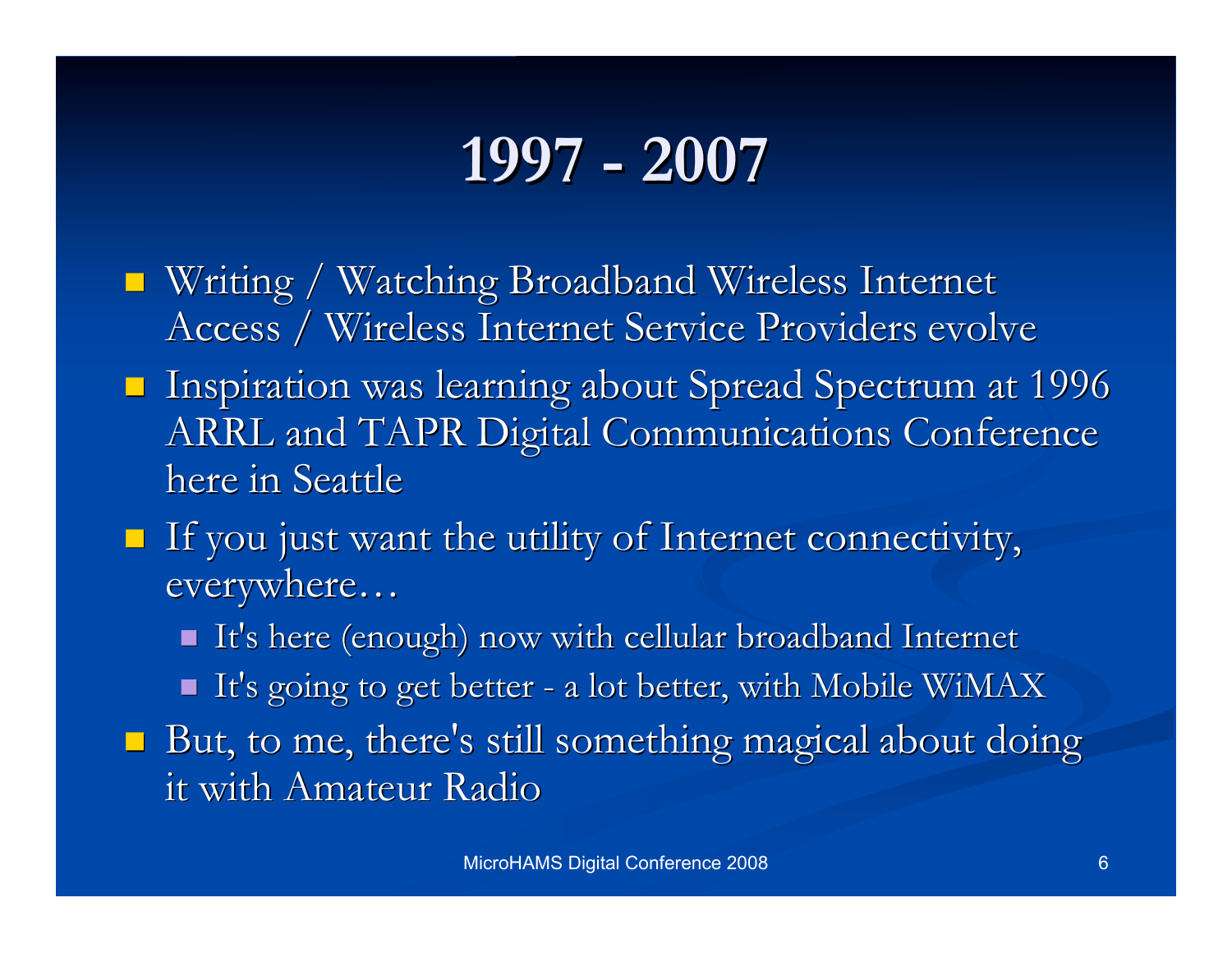# **… Something magical Something magical about doing it with Amateur Radio doing it with Amateur Radio**

- $\blacksquare$  Incredible freedom to experiment with radio technology
- If you can find kindred souls that like to "play radio", oh the fun you can have!
- Can combine things in ways you absolutely could not do commercially
	- Even if you could afford it Even if you could afford it
- $\blacksquare$  Proud to be part of a hobby that has a (constructive) "weird" fringe
	- $\blacksquare$  Moonbounce
	- **D**xpeditions
	- **QRP**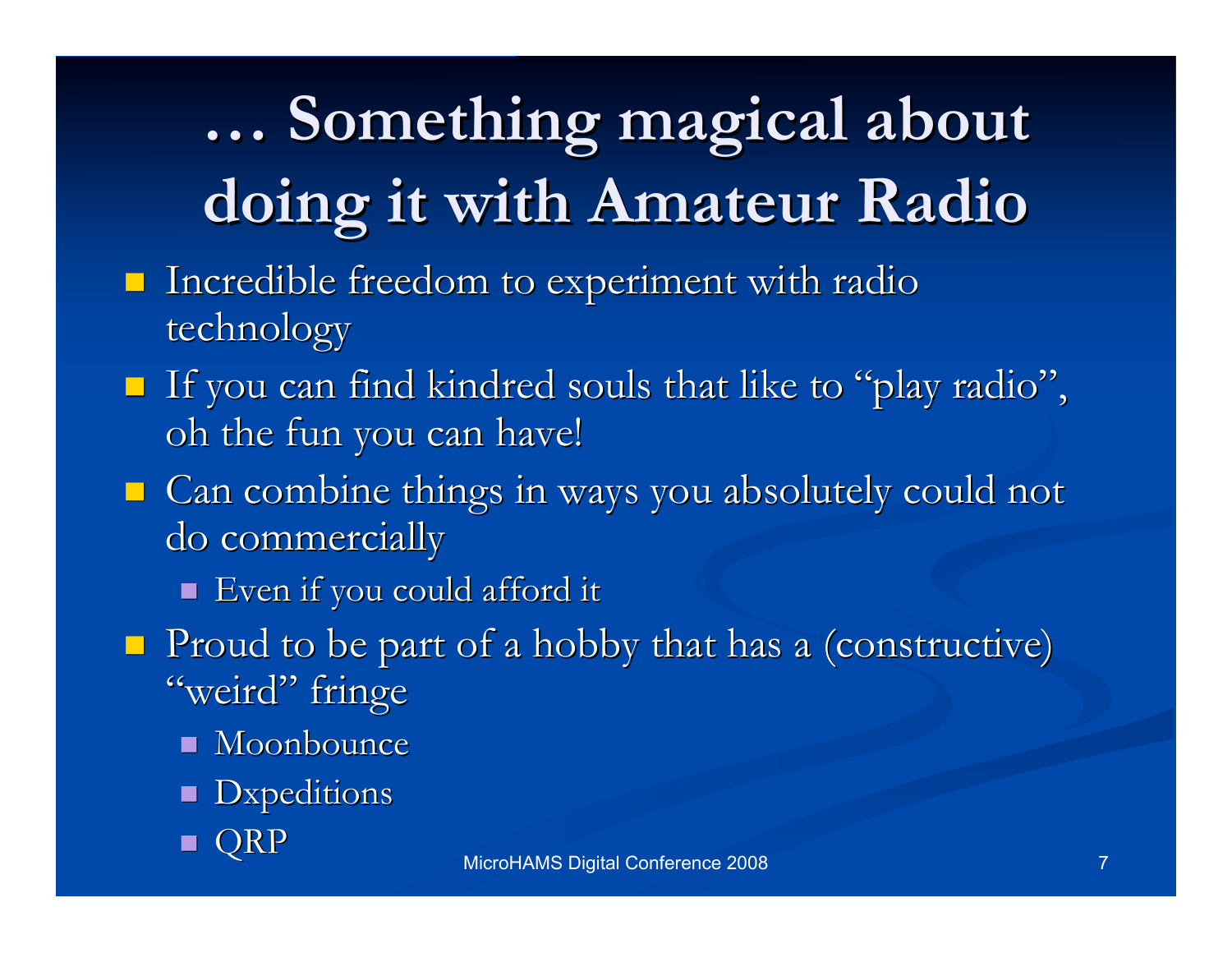# But... there's a real problem with **Amateur Radio Networking Amateur Radio Networking…**

- $\blacksquare$  ... and Amateur Radio in general
- Amateur Radio isn't growing... in any relevant measure
- $\blacksquare$  Few younger folks coming in and wanting to play
- $\blacksquare$  I think it's because Amateur Radio isn't perceived as being relevant... cool... interesting
	- Even by this incredible rise of uber-techies that we have now
- $\blacksquare$  Every portrayal of Amateur Radio I've seen is "old white guy, sitting in the basement, tapping out code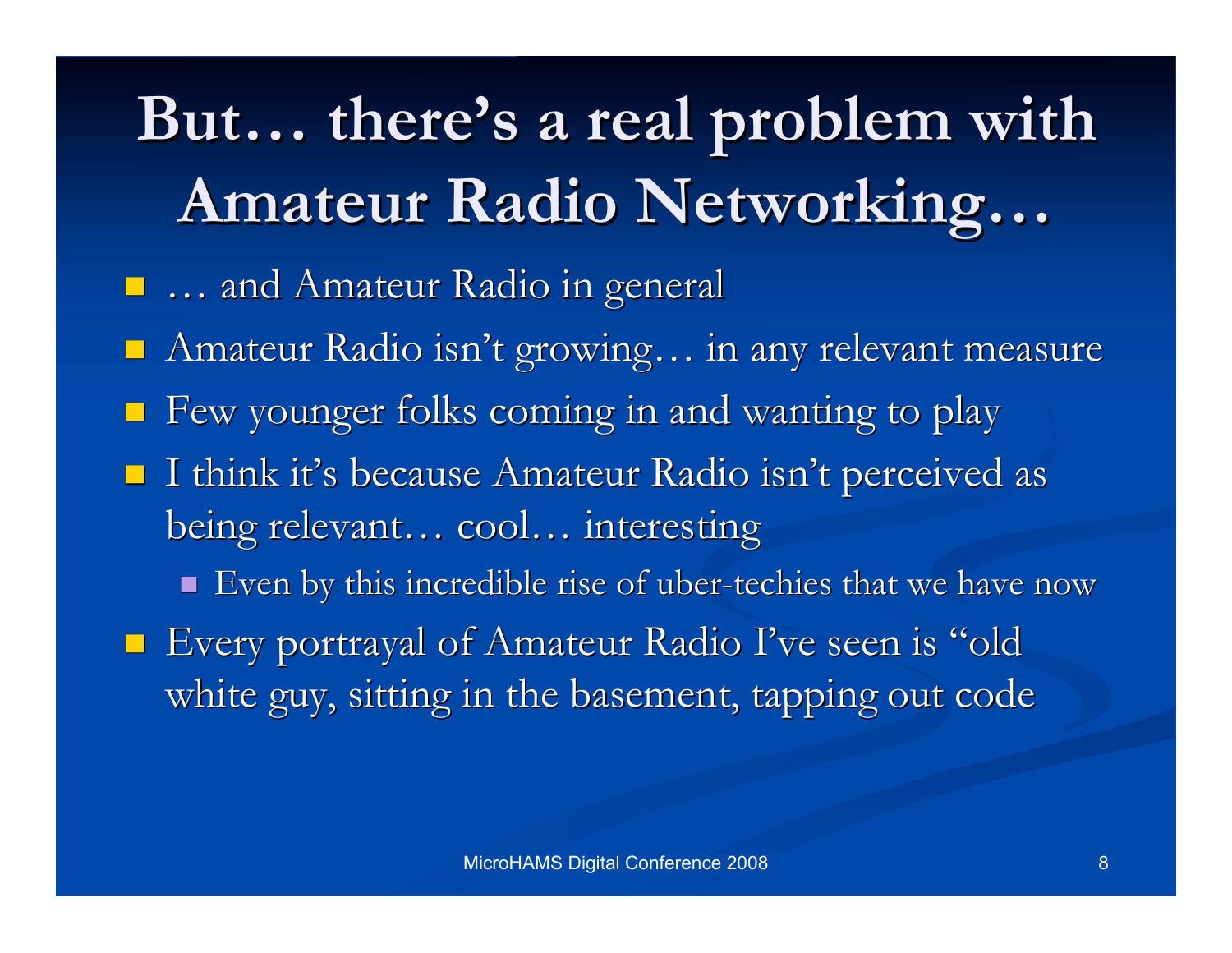### **In my role as a observer In my role as a observer…**

- $\blacksquare$  Having sat out much of Amateur Radio as an active participant, I saw that there was some incredible innovation going on
- $\blacksquare$  But it wasn't being very well reported except within its own niches.
	- $\blacksquare$  Satellite folks communicated very well... to other satellite folks
	- $\blacksquare$  HF data folks communicated very well... to other HF data folks
	- QRP…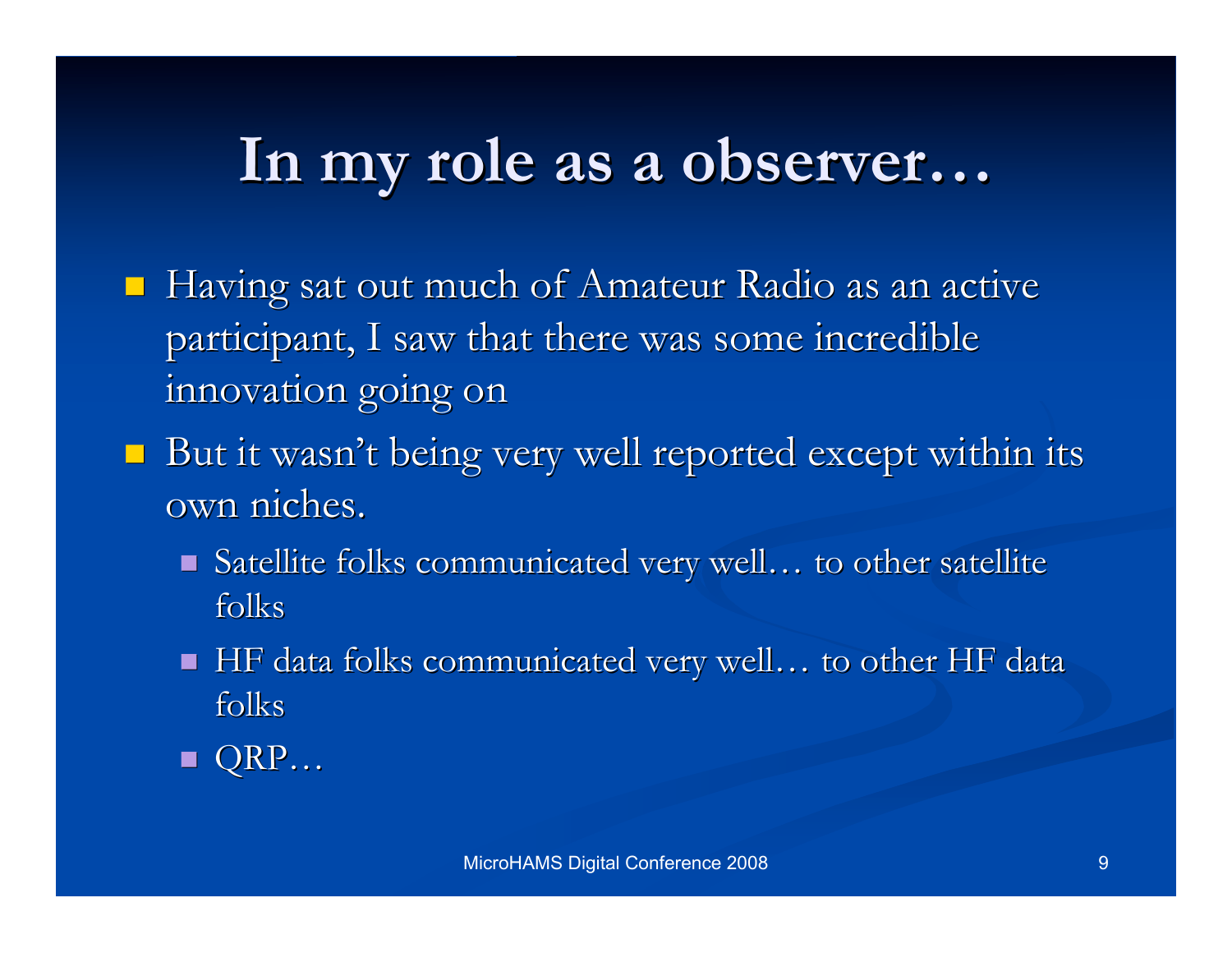# I've "thought about this" for **years**

- $\blacksquare$  What it really needs is for me to write a book Still does, but I've had a busy last couple of years
- $\blacksquare$  But in the meantime, I've been developing a thesis
- $\blacksquare$  I call it…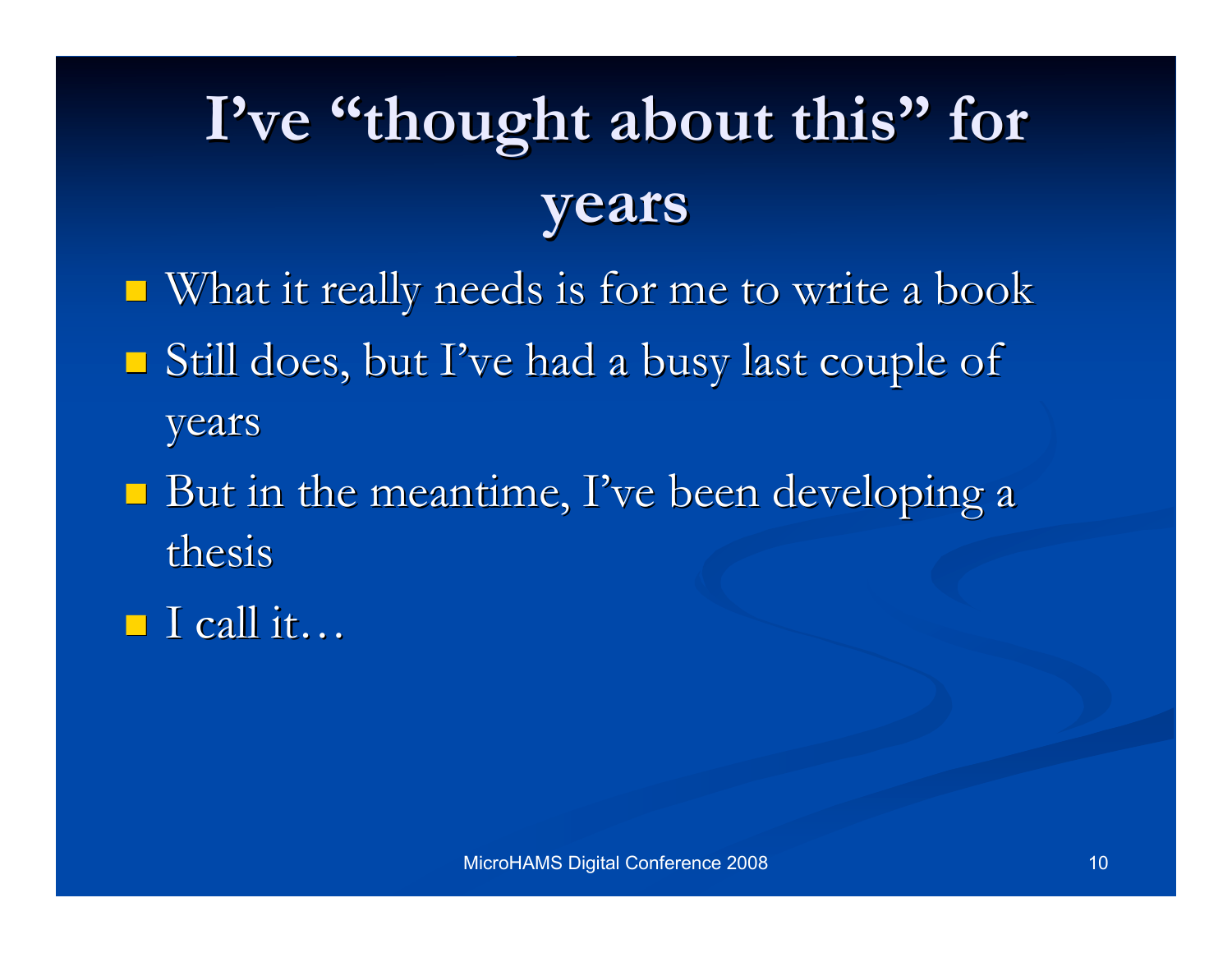# **A unified vision of Amateur A unified vision of Amateur Radio Networking Radio Networking**

- Lots of fascinating... but disparate... applications / services...
	- If (I'll talk about all the fascinating, disparate "parts" later)
	- But they're all "silo'd", with little crossover or integration
- $\blacksquare$  What would happen if we could integrate all those incredibly interesting... but disparate... applications / services?
- I think... wish... that such an integration would create a whole that is greater than the sum of the parts
- And that "whole" would be relevant to young techies!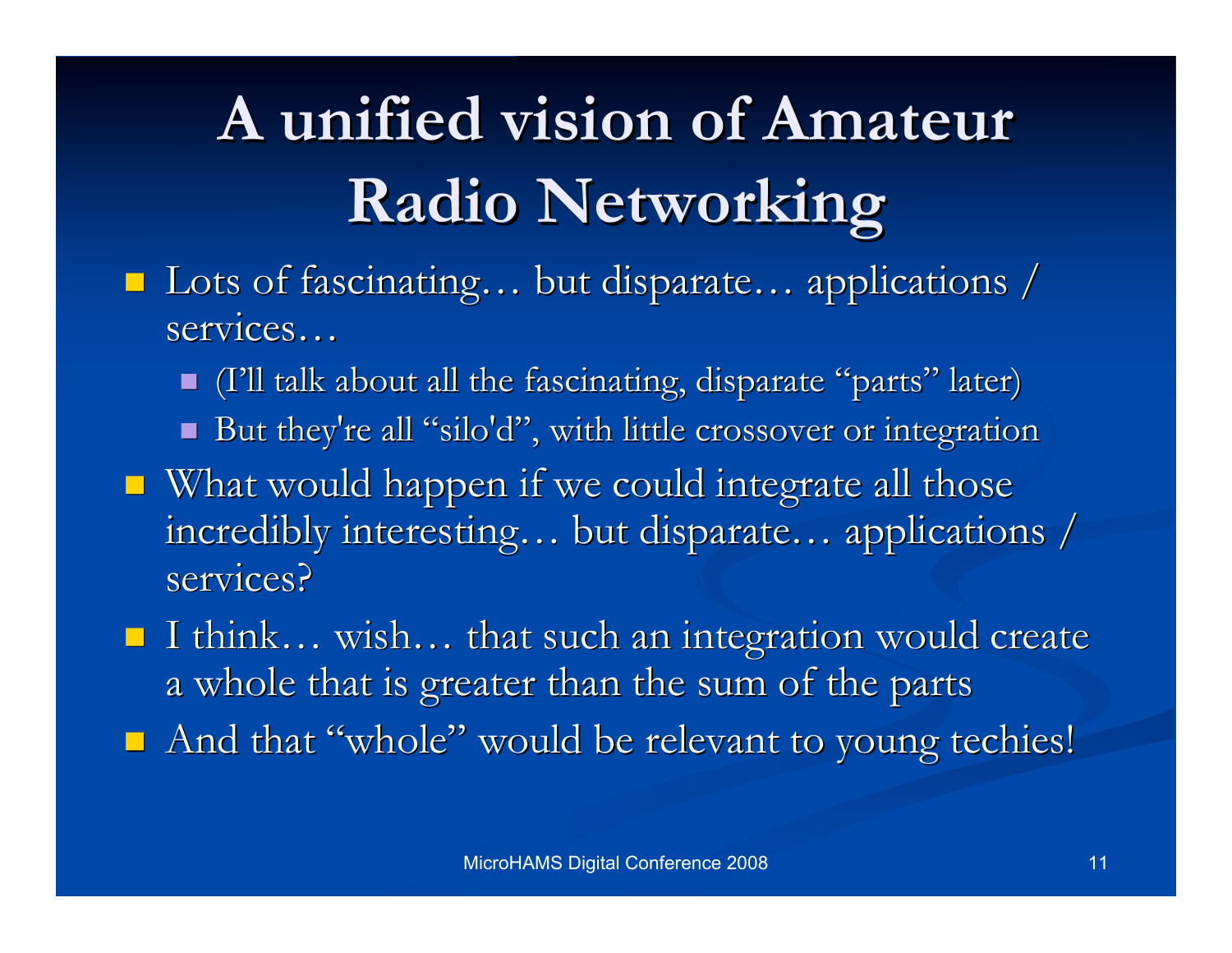### **Linux as a building block Linux as a building block**

- $\blacksquare$  As I said, my "formative years" in Packet Radio were in the DOS era
- $\blacksquare$  Lots of potential in what was developed back then, but onerous limitations in the "TNC platform" and the "DOS platform"
- $\blacksquare$  We spent a lot of innovation, energy, time trying to get around those limitations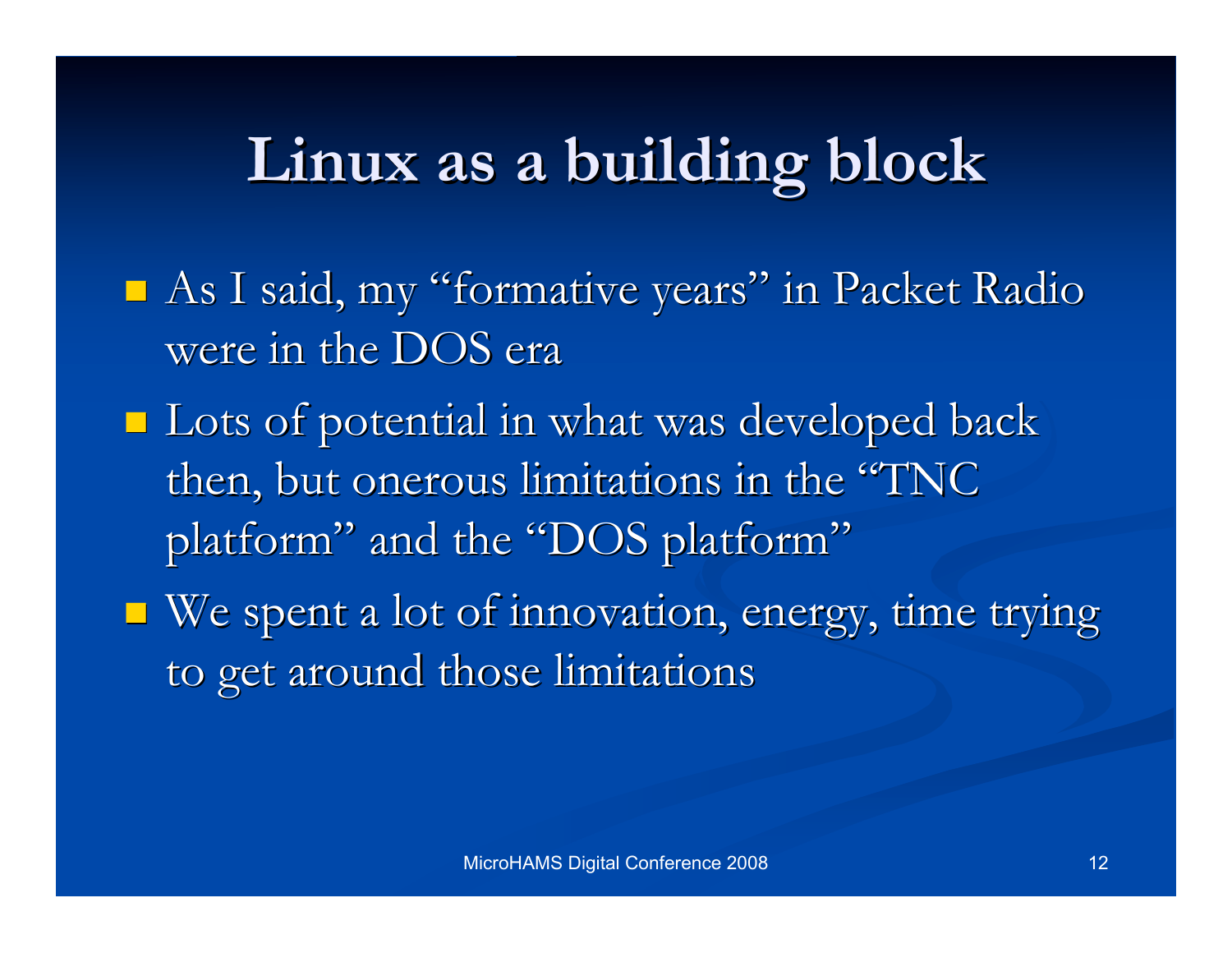### **Linux fixed all of that Linux fixed all of that**

#### ■ Cheap!

■ Could do "wonders" on basic hardware of 386-and-up

- All the cool (command line) utilities routing; mail, a full-blown scripting language, telnet, FTP, all that cool stuff that we tried to hack into JNOS, etc.
- Best of all networking built in from the beginning!
- $\blacksquare$  Phil Karn predicted all of this; his goal for Net and NOS was as a bridge between "Amateur Radio hardware and "real operating systems"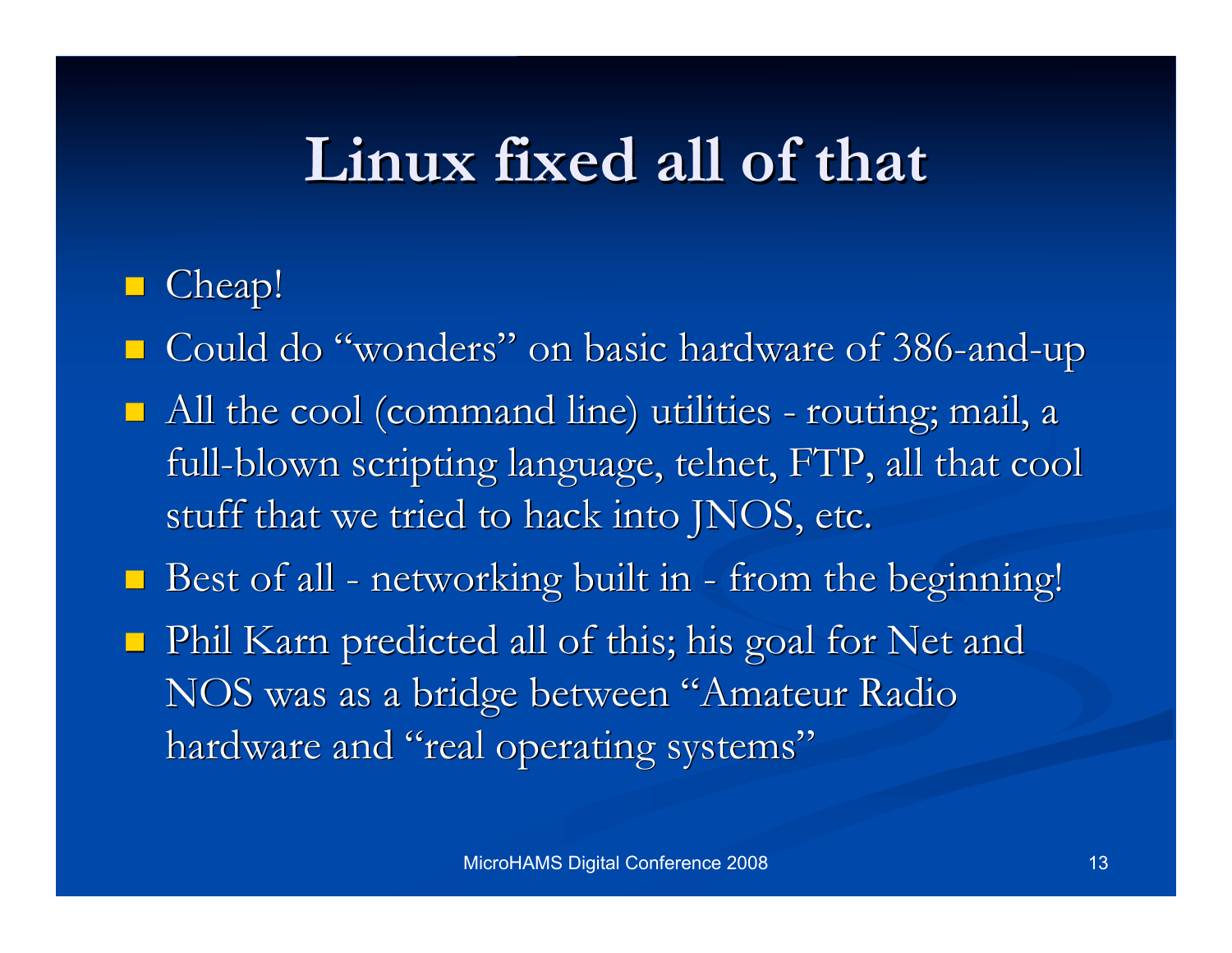### **But Linux is But Linux is tough for hams tough for hams…**

- $\blacksquare$  The "good" Linux is mostly command-line Low resource demands suitable for low-end Low resource demands suitable for low-end hardware
- $\blacksquare$  It's tough to install sometimes getting drivers working
- $\blacksquare$  It's tough to manage / update / configure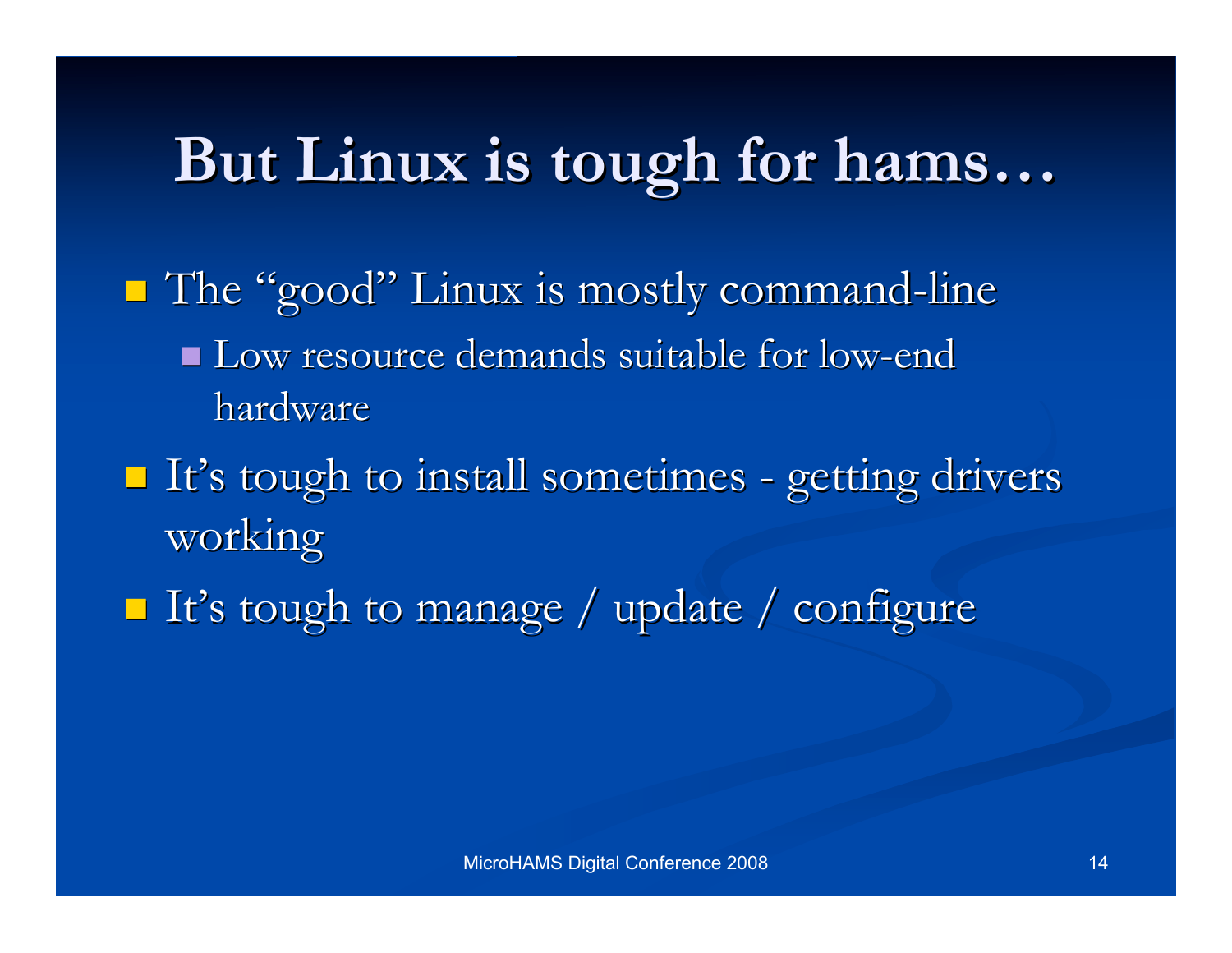## **OLPC XO as a new paradigm for Amateur Radio Amateur Radio**

- $\Box$  So, I was excited when I saw the One Laptop Per Child XO laptop
- **All the power of Linux...** 
	- In a standalone "appliance" / laptop
- Linux "baked-in"
	- No complications trying to get Linux installed in whatever oddball / cheap / leftover / may-not-be-working hardware
- $\Box$  Defacto standardization of Linux packages, apps, utilities, etc.
- **Server capabilities web, email, etc.**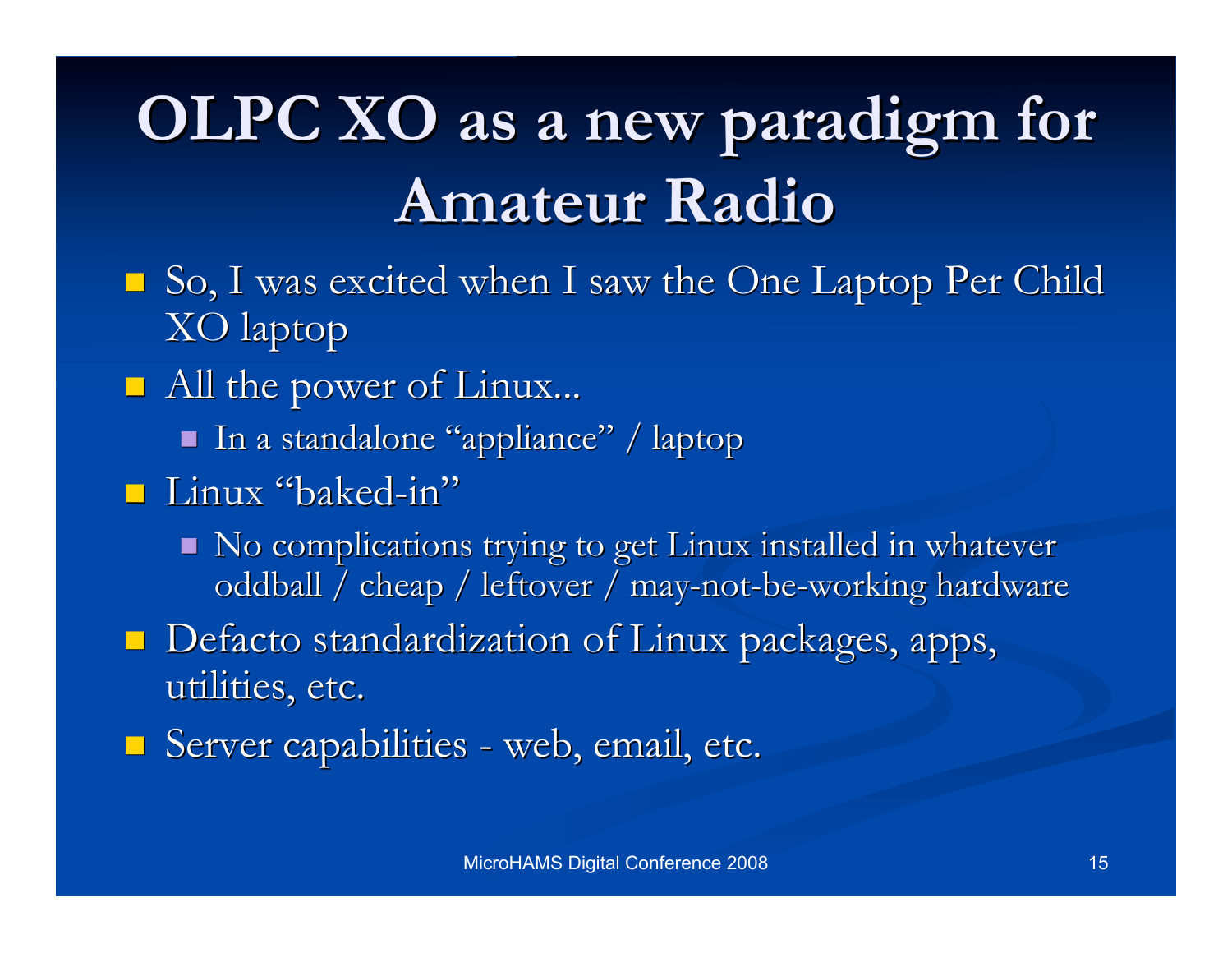### **OLPC XO, cont. OLPC XO, cont.**

Rugged, highly reliable, easy to make mobile Rugged, highly reliable, easy to make mobile

 $\blacksquare$  Wi-Fi - with mesh networking

#### $\blacksquare$  Standard interfaces

- Power eats 12V direct, low power consumption
- $\blacksquare$  USB 2.0 (3)
- Audio in/out (enhanced range for  $A/D$  "instrumentation" applications applications
- Big (enough) disk 8 GB on SD card

**Cheap!** \$200

 $\blacksquare$  "Integrated display" (readable in sunlight)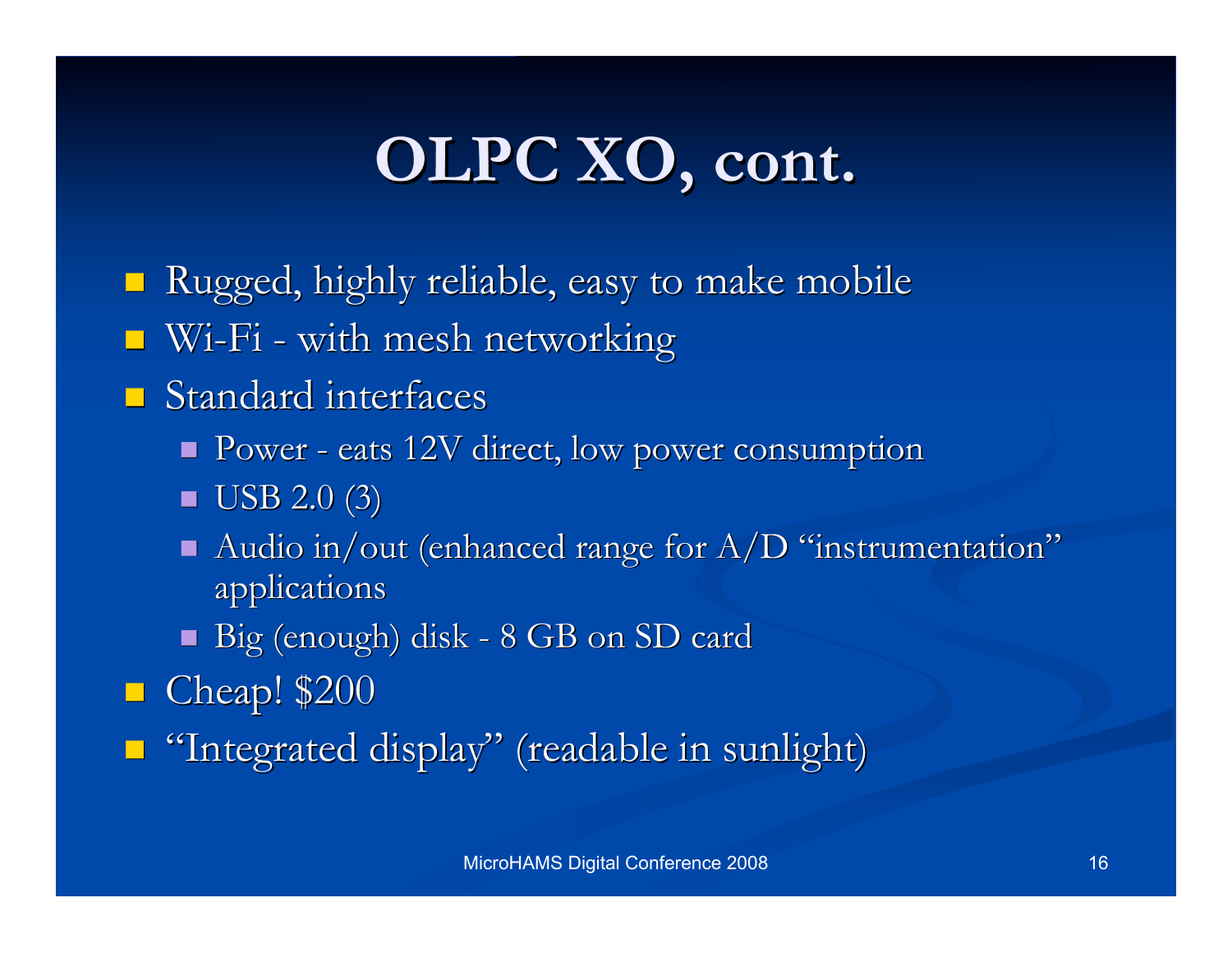## **But then I had this chat with my But then I had this chat with my friend Bill friend Bill…**

#### Bill Vodall WA7NWP - "Good" friend

- $\blacksquare$  Don't go to him when you want your assumptions / biases unchallenged
- Has stayed active in Amateur Radio Networking
- He's a skilled Linux geek

 $\blacksquare$  Bill has patiently listend to all of the above "waxing philosophic" about the "unifying" wonders" of Linux and patiently tore my arguments apart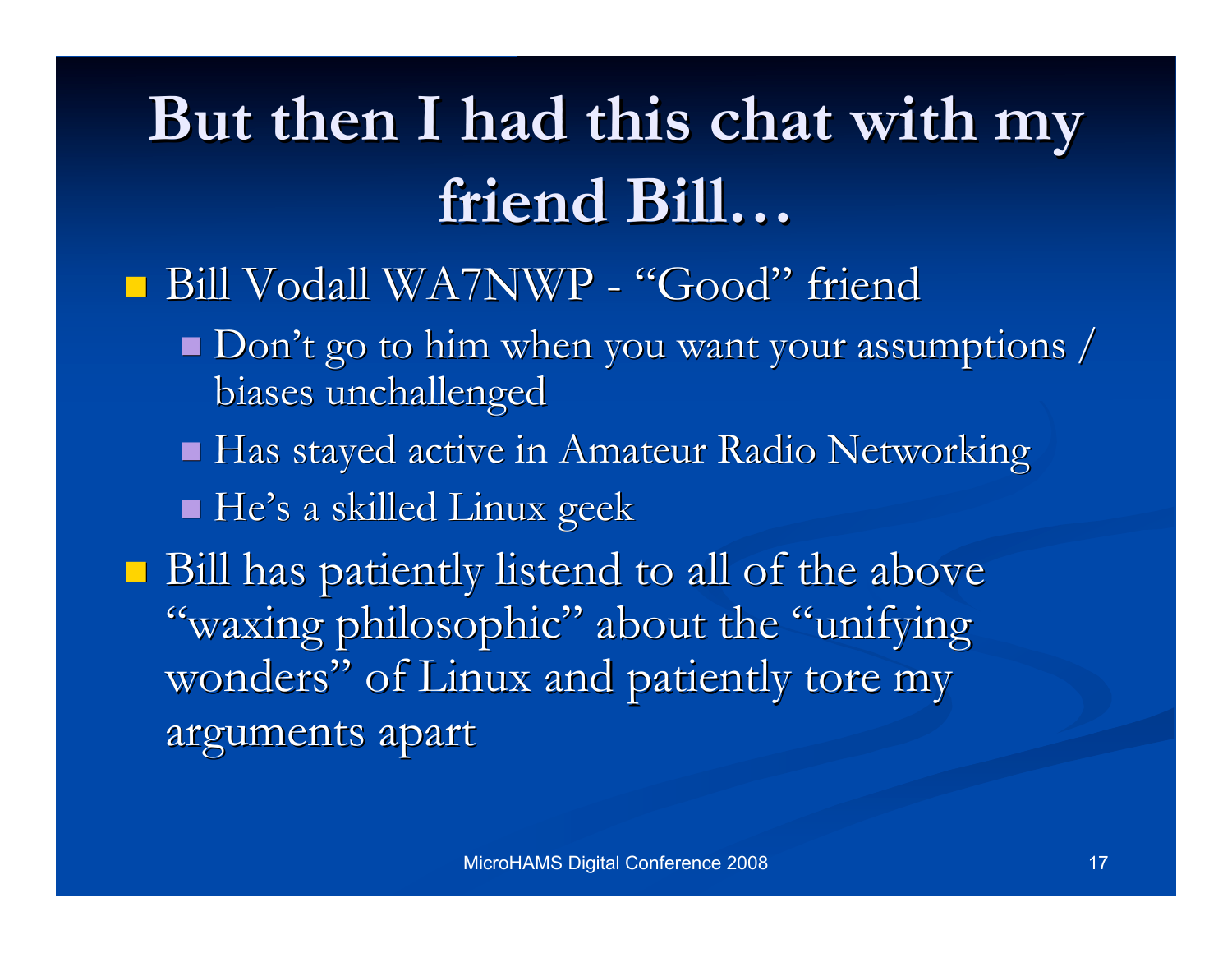# **Windows as the new Linux Windows as the new Linux (for Amateur Radio purposes) (for Amateur Radio purposes)**

- Windows isn't expensive any more in resources, cost, or complexity
- $\blacksquare$  It's plenty capable for anything needed, including scripting
	- Bill says it's gotten a lot, lot better, like Perl and Python
- $\Box$  One big issue I had that's moot overall reliability
- Most importantly, usable by the average ham Most importantly, usable by the average ham
- $\blacksquare$  And what won the argument in Bill's favor is that all of the stuff I'm going to talk about "integrating" into a "greater whole" is already out there for Windows.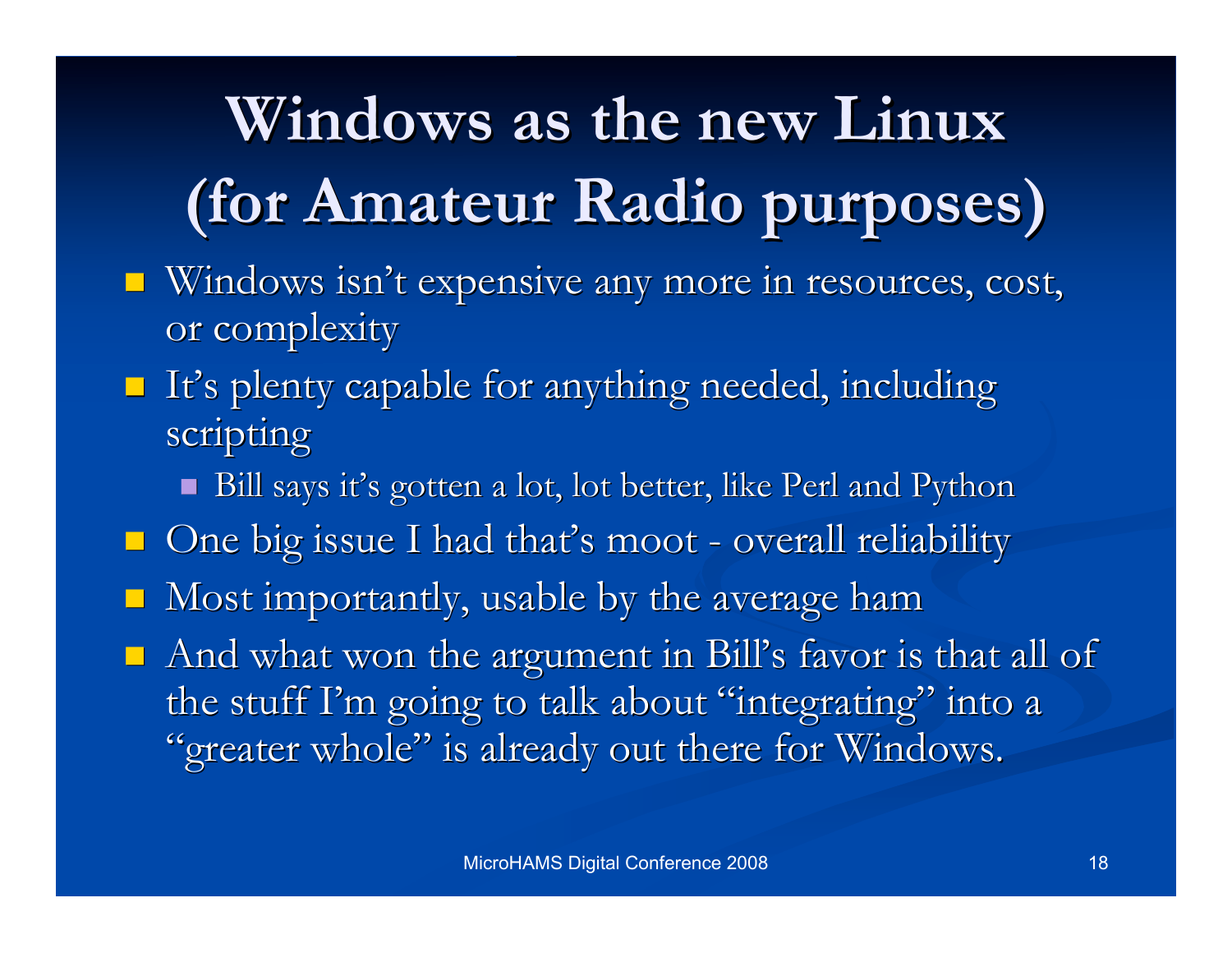### **Disclaimer 1 Disclaimer 1**

- $\blacksquare$  Despite the venue, I didn't craft this conclusion to "please" Microsoft, Microsofties, or Microhams
- It was a hard conclusion to arrive at (for me, with historical biases of all the things DOS / Windows couldn't do)
- $\blacksquare$  I'm going to move on from that point because there are Amateur Radio things I want to do...
- And I don't want to wait for... or pine for... those things to be created for Linux.
- $\blacksquare$  So I'm moving on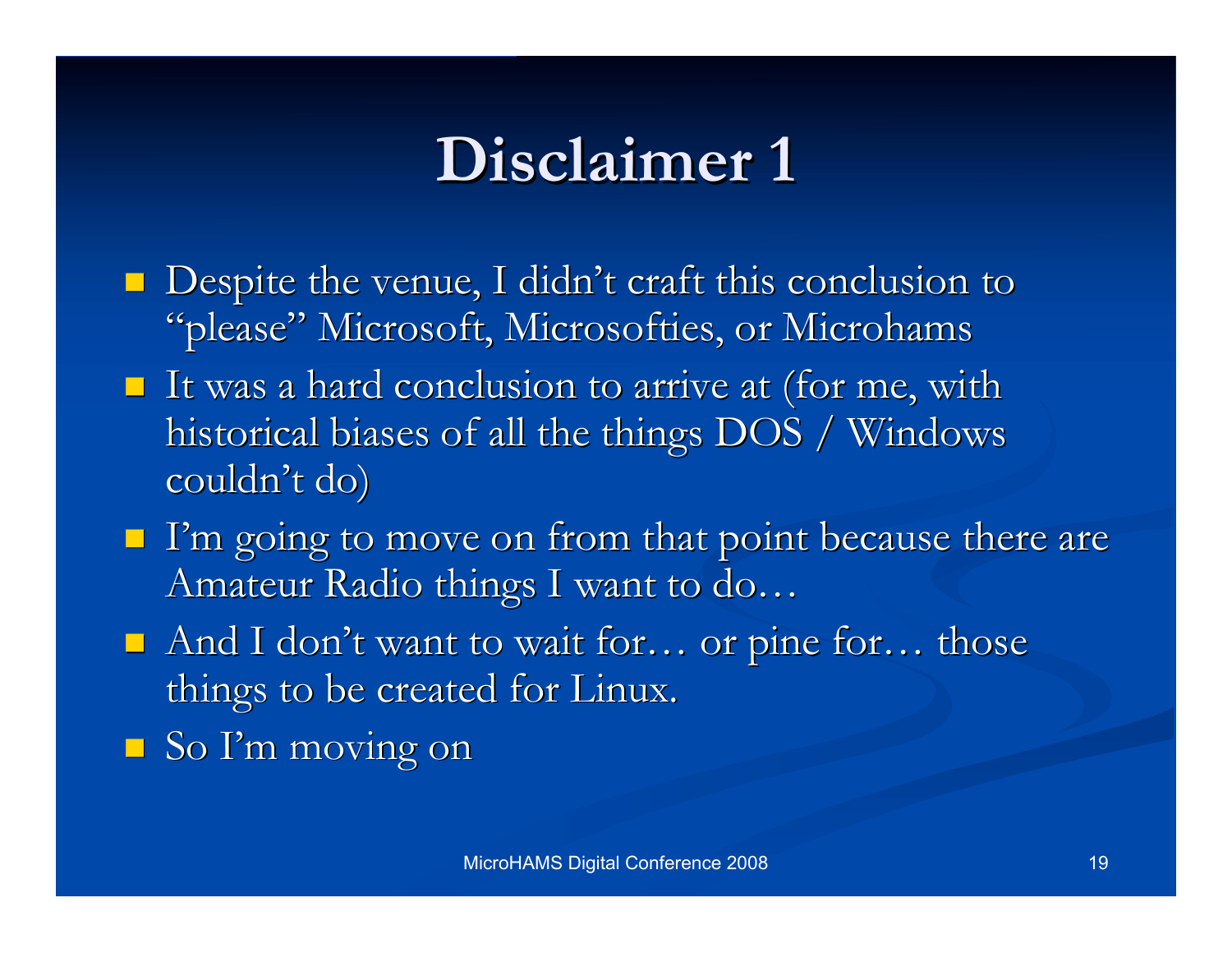### **Disclaimer 2 Disclaimer 2**

- $\blacksquare$  As will become rapidly apparent, I haven't actually used very much of what I'm about to describe
- $\blacksquare$  I'm here much more to learn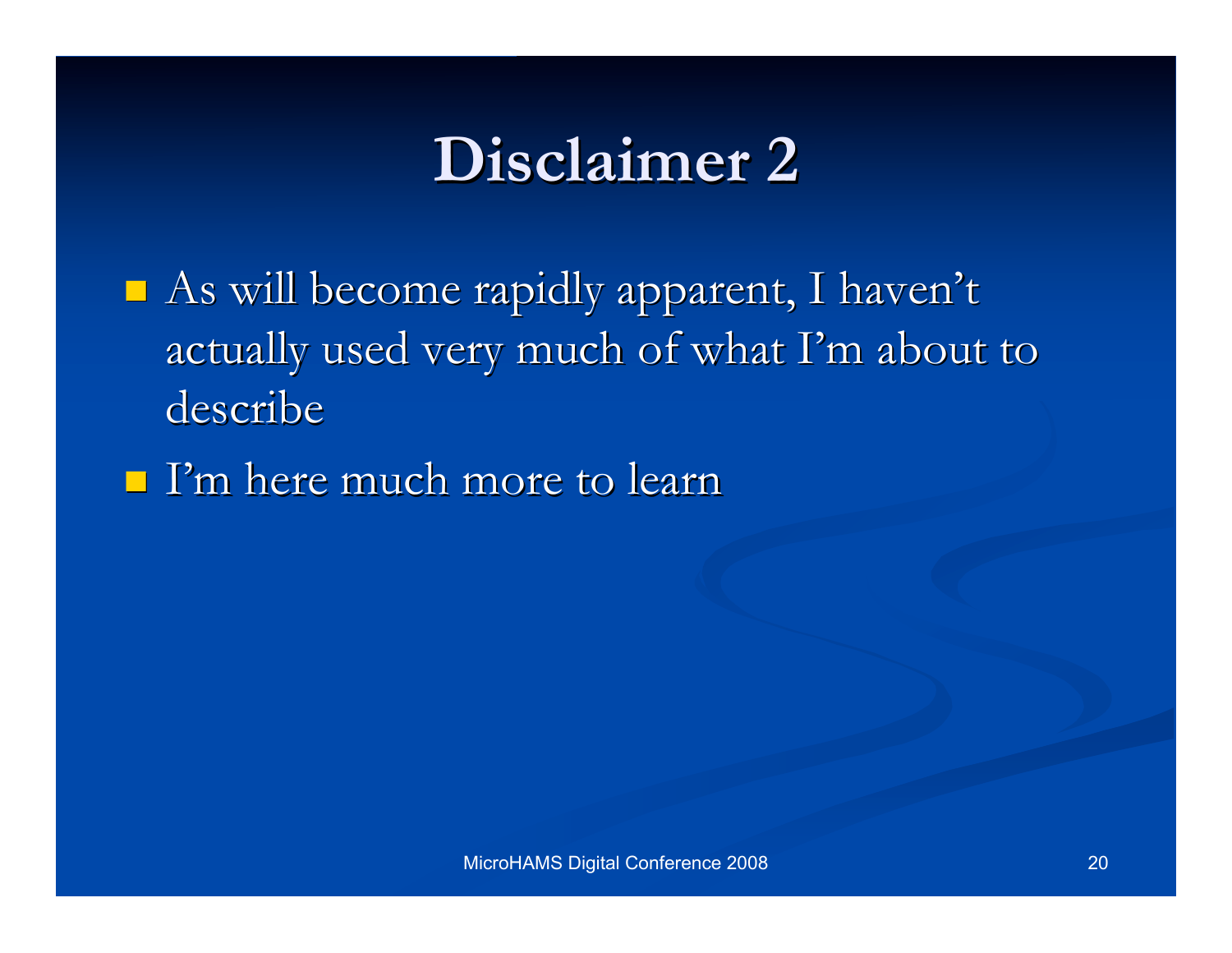## First I'll describe "pieces"

Then I'll start talking about "integration effects"

MicroHAMS Digital Conference 2008 21 21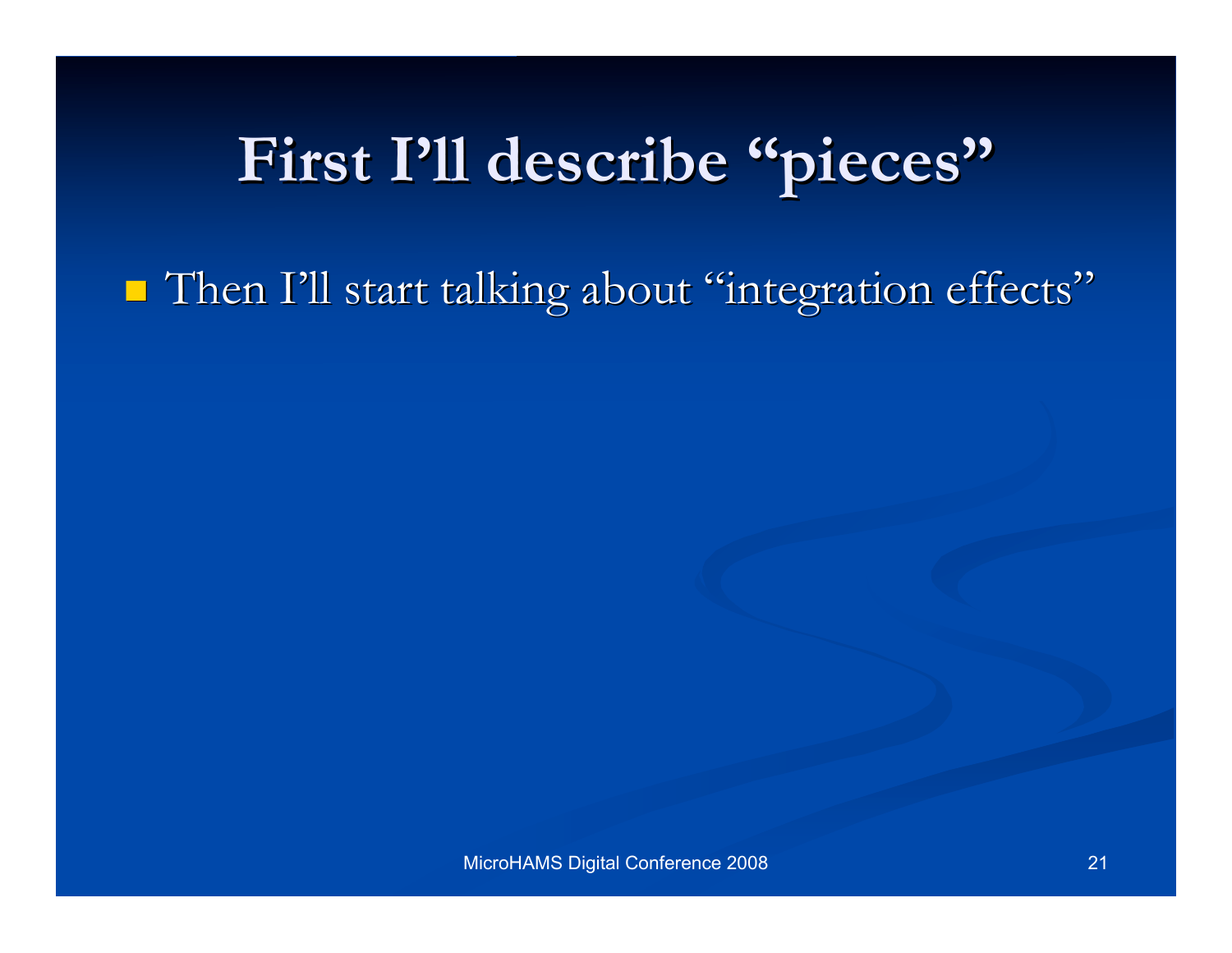**Amateur Radio Email Amateur Radio Email (Over the air! (Over the air! Novel concept!) Novel concept!)**  $\blacksquare$  Airmail is the dominant / best email client for Amateur Radio  $\blacksquare$  Yeah, it is closed source, somewhat unsupported... but it works  $\blacksquare$  Designed primarily for HF via the WinLink network But it also works peer-to-peer over VHF **Simple, robust, works with existing Amateur** hardware - (Kantronics TNCs in host mode)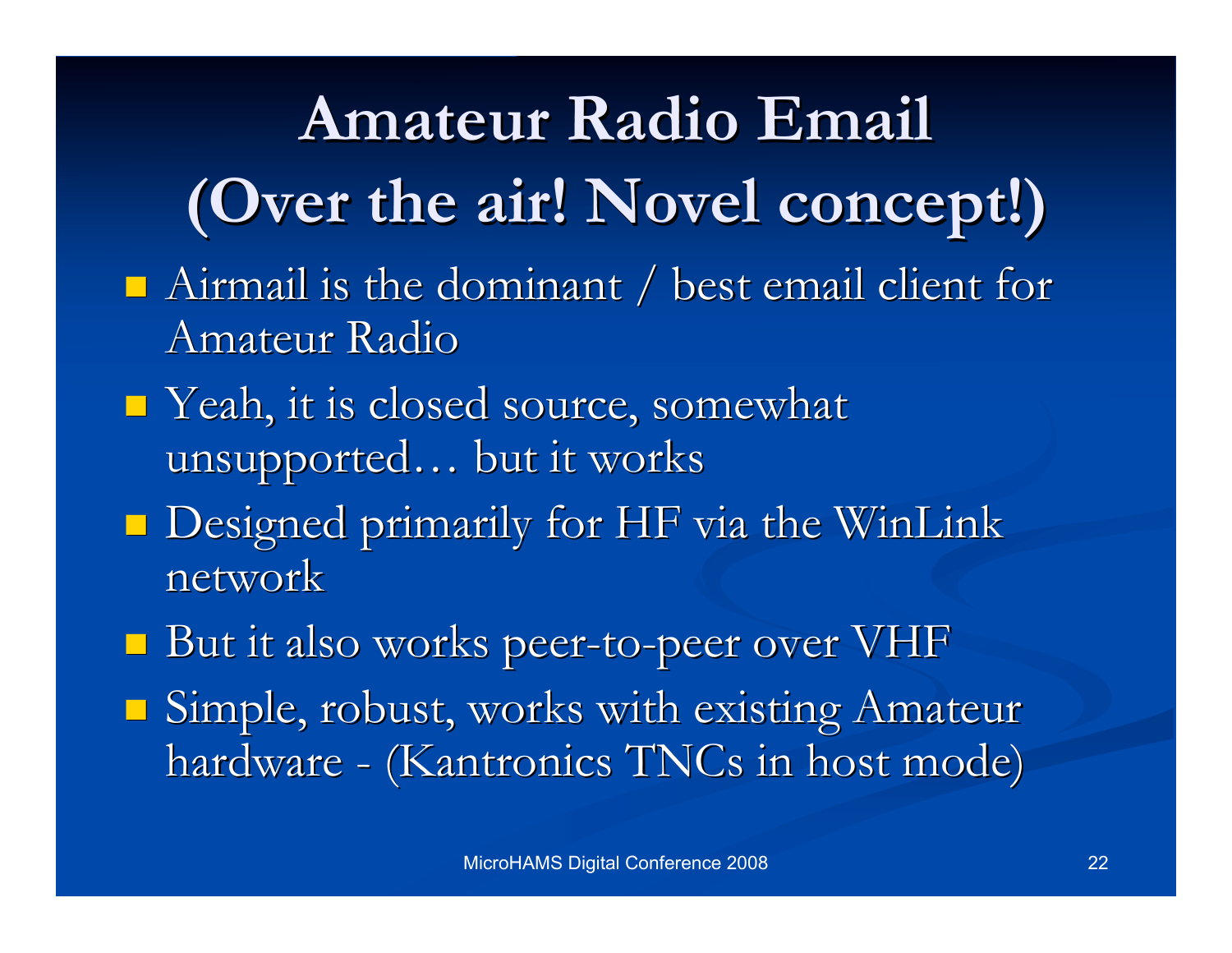## **Amateur Radio Short Messaging Amateur Radio Short Messaging / Location / Location**

#### **UI-View on APRS**

 $\blacksquare$  I never did get into APRS and so nearly anything APRS is a bit mysterious to me, but from what I've learned, anything I had ever imagined doing with APRS under Linux, UI-View already does, on Windows

 $\blacksquare$  Short messaging is an under-appreciated capability of APRS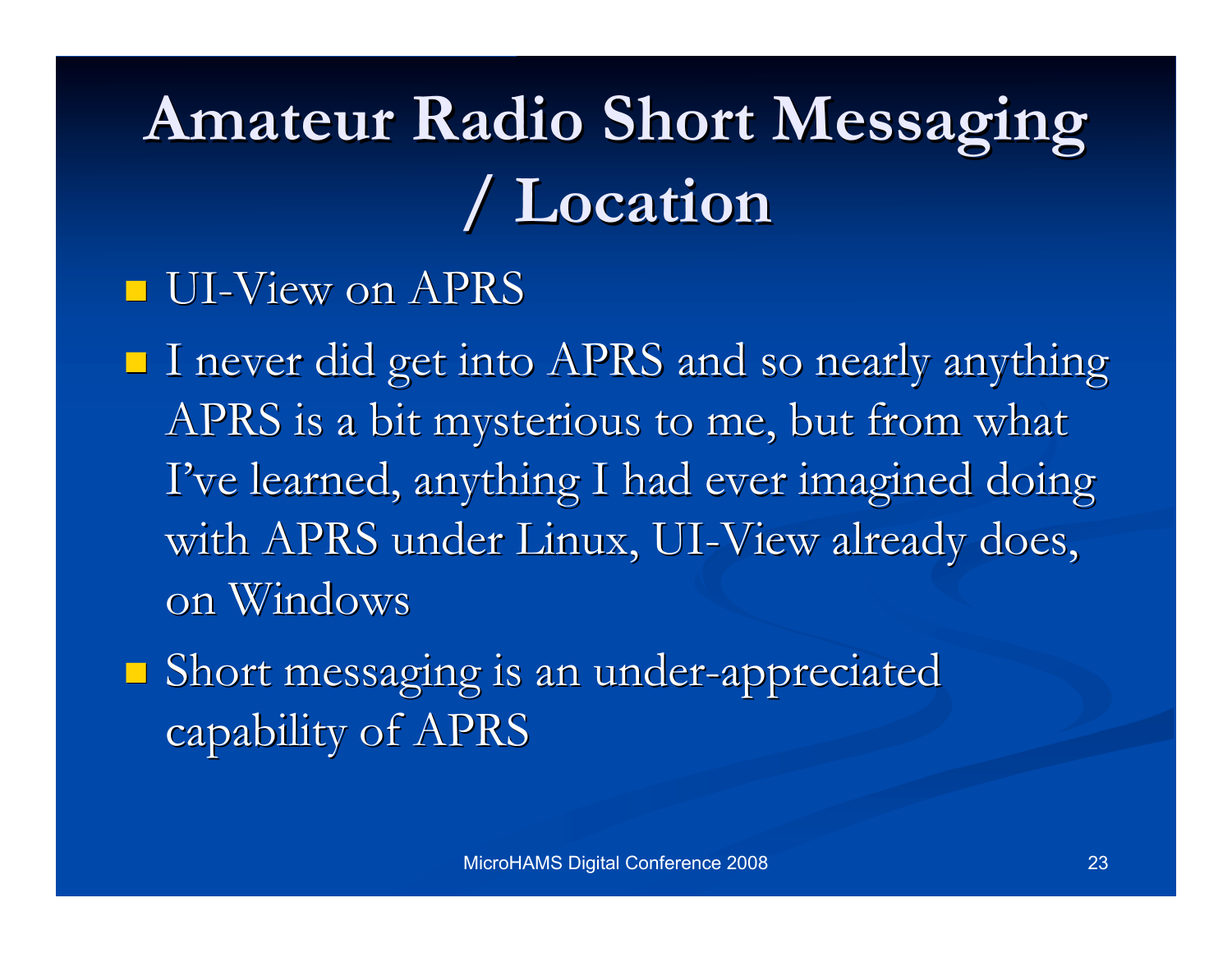# **Amateur Radio Short Messaging - Amateur Radio Short Messaging worldwide worldwide**

#### $\blacksquare$  PSK 31

- So many other digital communications modes I So many other digital communications modes I have no idea
- Cheap digital signal processing embedded in Cheap digital signal processing embedded in sound cards... and radios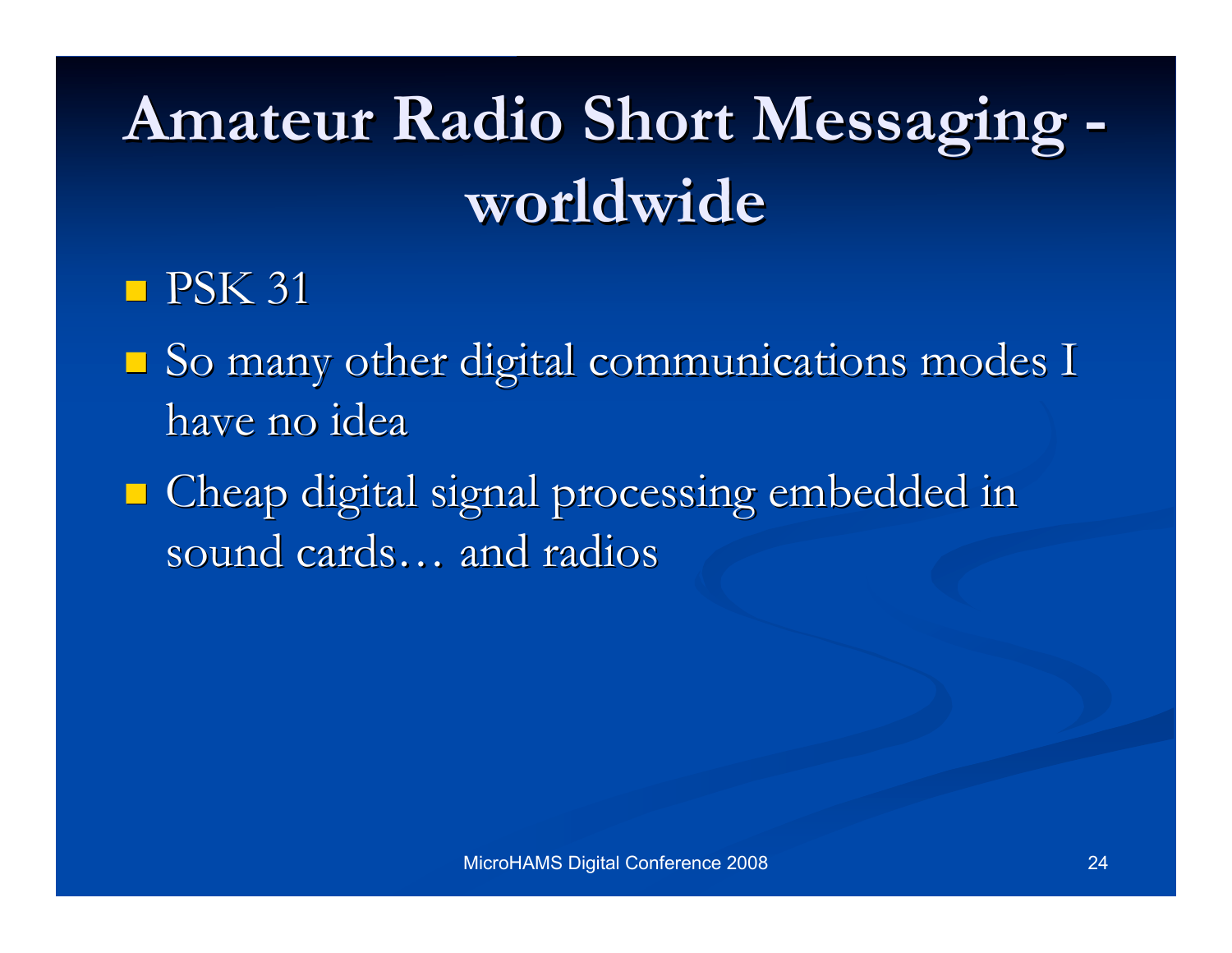**Amateur Radio Voice Amateur Radio Voice (Relevant to "networking")**  $\blacksquare$  EchoLink

- $\blacksquare$  Creates access to repeaters in other areas via PC / Internet / Internet
- $\blacksquare$  Yeah, it is Amateur Radio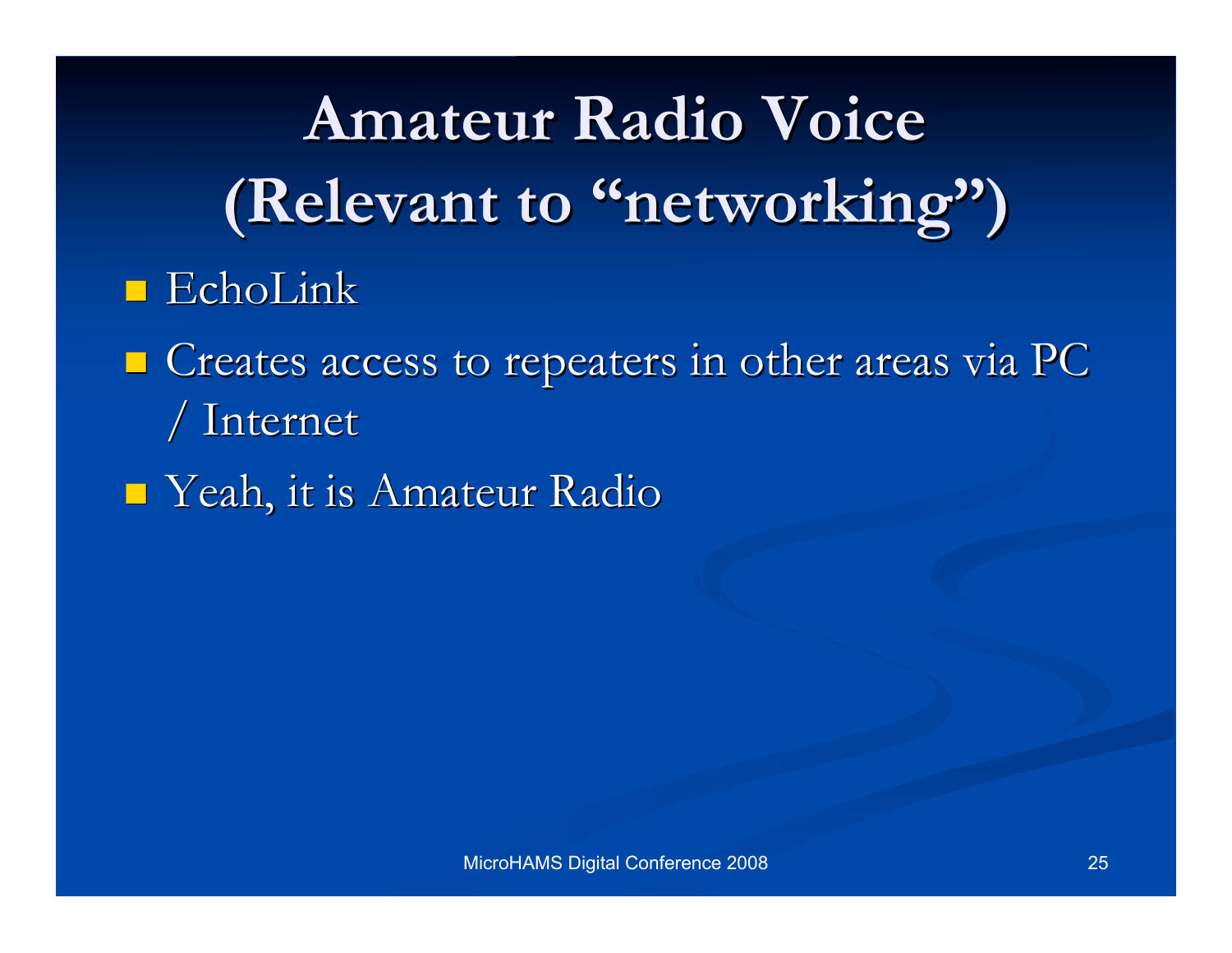### **Amateur Radio Voice Amateur Radio Voice**

**Digital Voice on VHF / UHF** D-Star is one example  $\blacksquare$  APCO P-25 is another **Better quality, overall**  $\blacksquare$  Interleaved with some data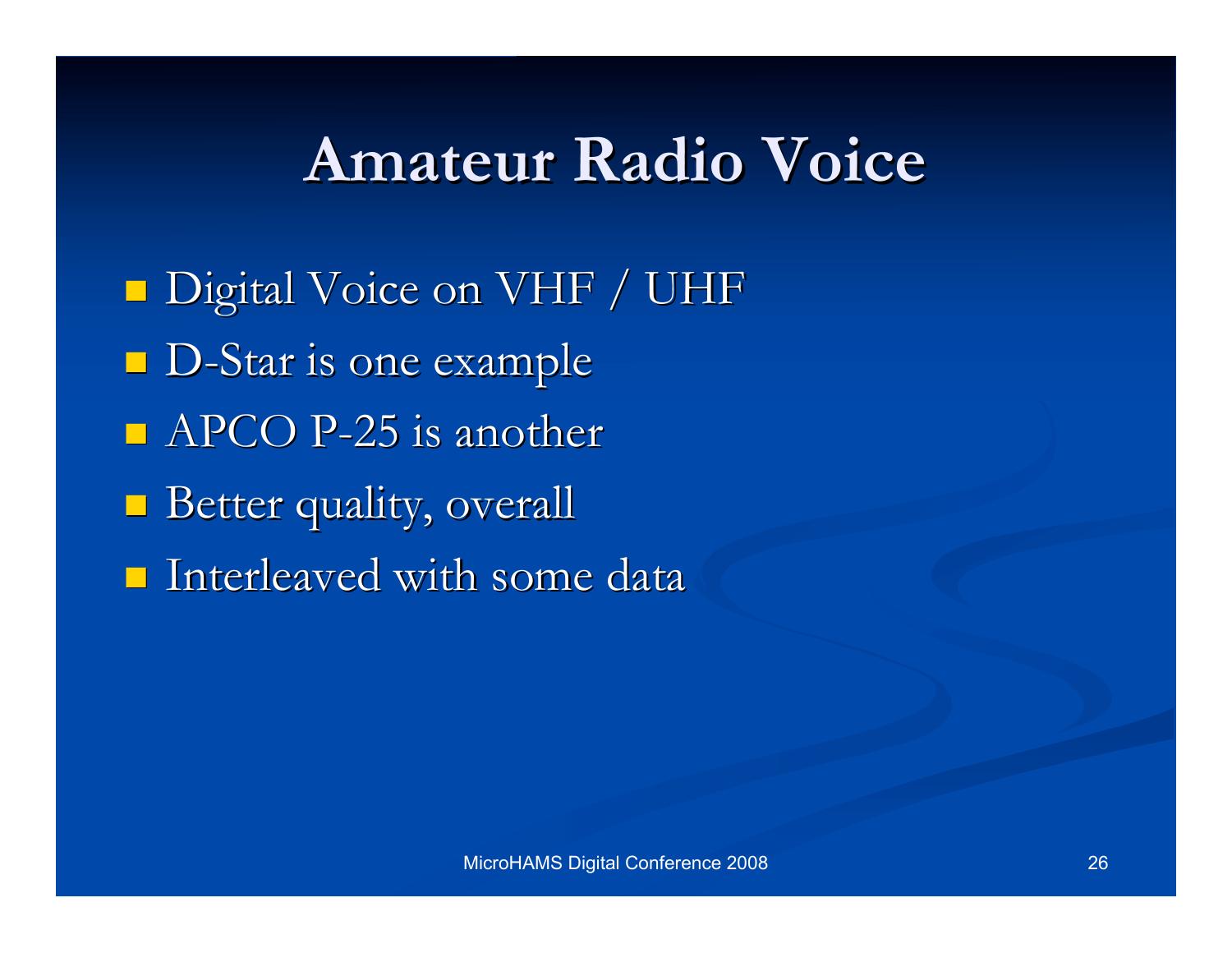# **Amateur Radio Networking Amateur Radio Networking (local) (local)**

- $\blacksquare$  D-Star (1.2 GHz version)
- $\blacksquare$  128 Kbps half/duplex
- $\blacksquare$  Icom did a lot wrong, especially with the networking networking
- $\blacksquare$  But at least they tried, and created a turnkey, plug-and-play data networking radio usable for Amateur Radio
- $\Box$  One great thing is that it works mobile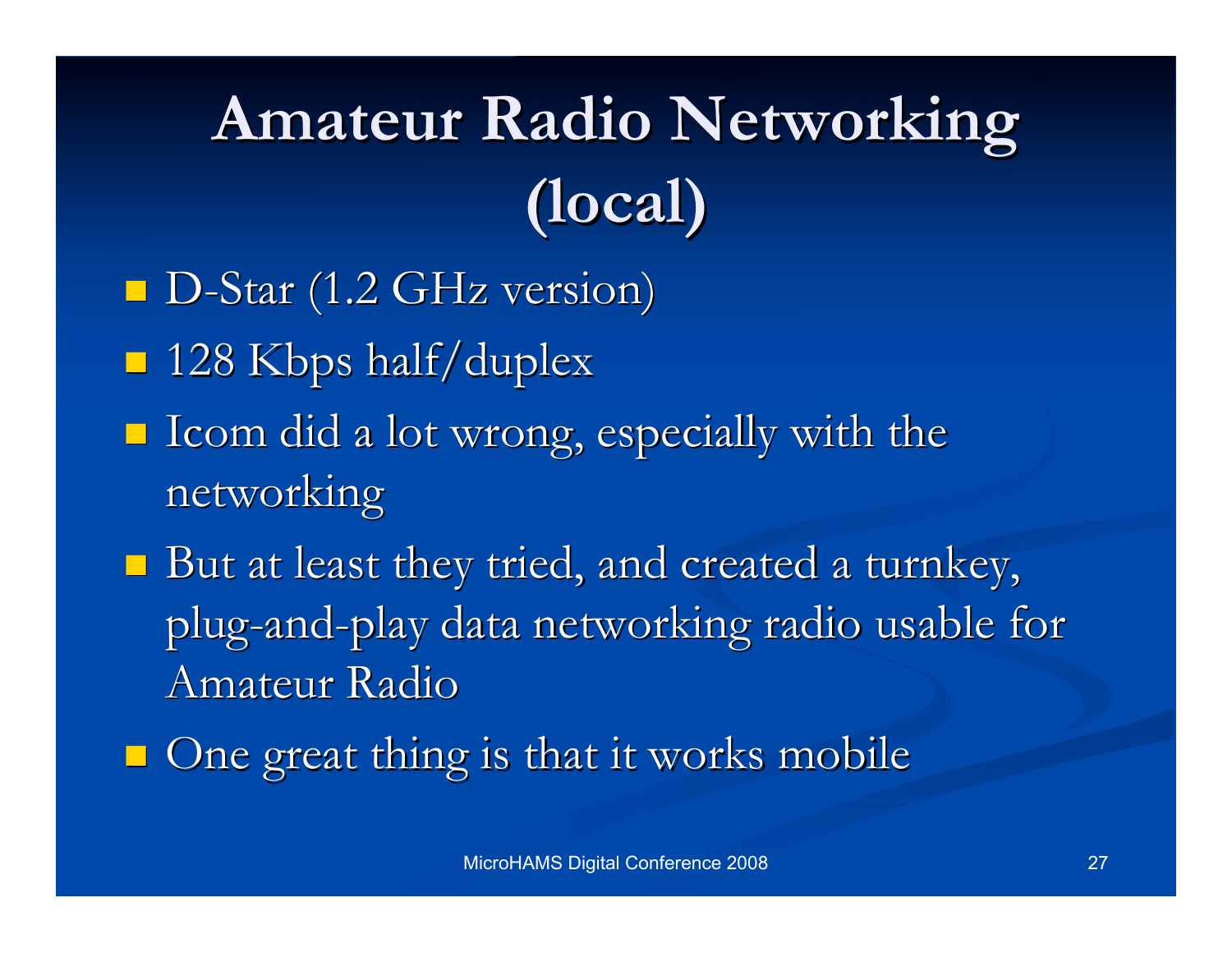### **Amateur Radio Mesh Networking Amateur Radio Mesh Networking**

- $\blacksquare$  This is something we did well 20 years ago
- Remember Net/ROM?
	- $\blacksquare$  It had all the key aspects of mesh networking
	- $\blacksquare$  Maintained known good routes / paths
	- **Directory of known nodes**
	- $\blacksquare$  Made it possible / worked better to have separate backbone
	- $\blacksquare$  Systems could use Net/ROM automatically
	- **Limitation was processor power, data storage** 
		- No longer issues, so we could be doing mesh networking much, much better now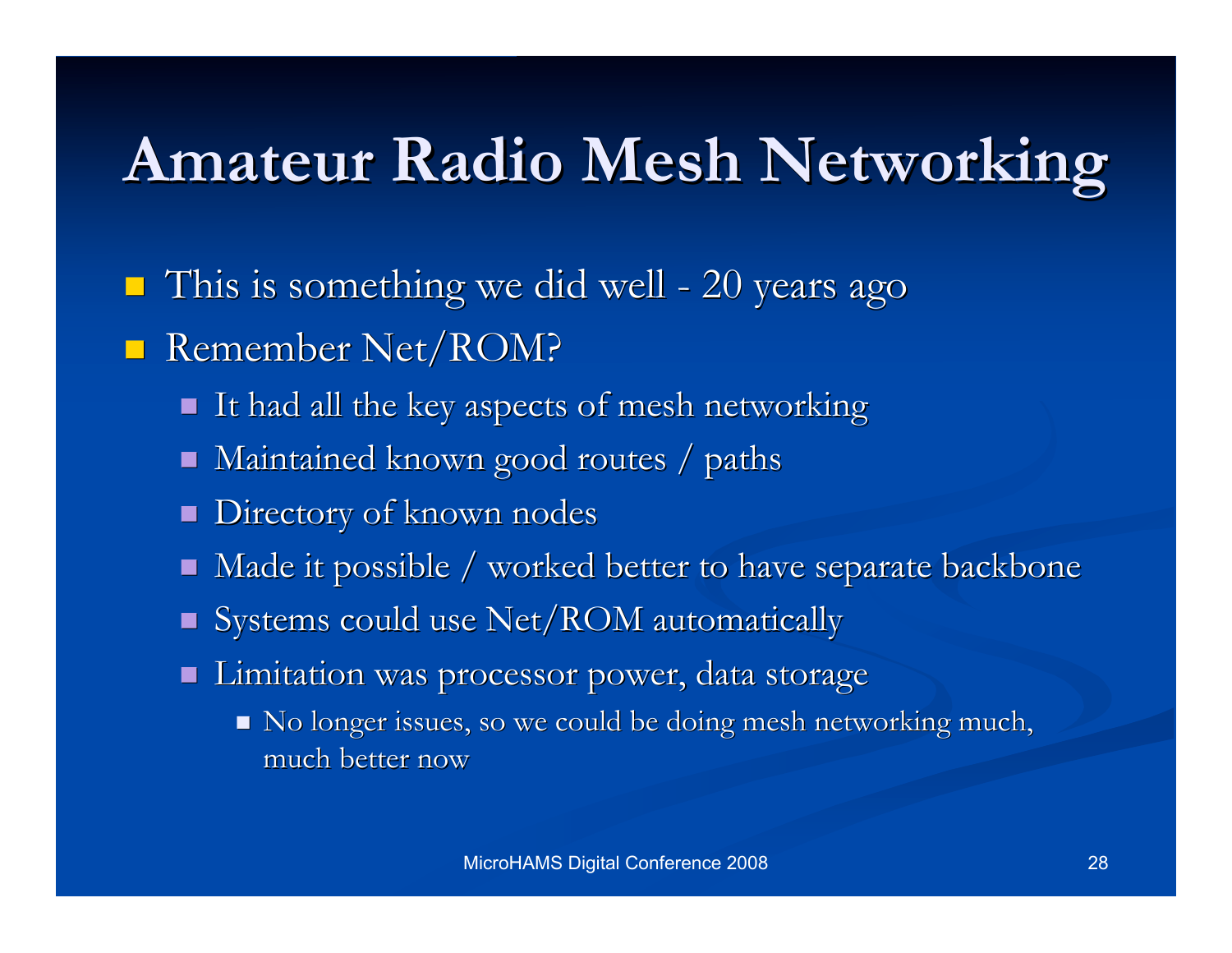**Amateur Packet Radio Amateur Packet Radio Infrastructure now Infrastructure now Lots of digipeaters for APRS**  $\blacksquare$  Lots of audio-only repeaters... that are very, very quiet  $\blacksquare$  Smattering of Net/ROM, general purpose

packet, etc., but also very, very quiet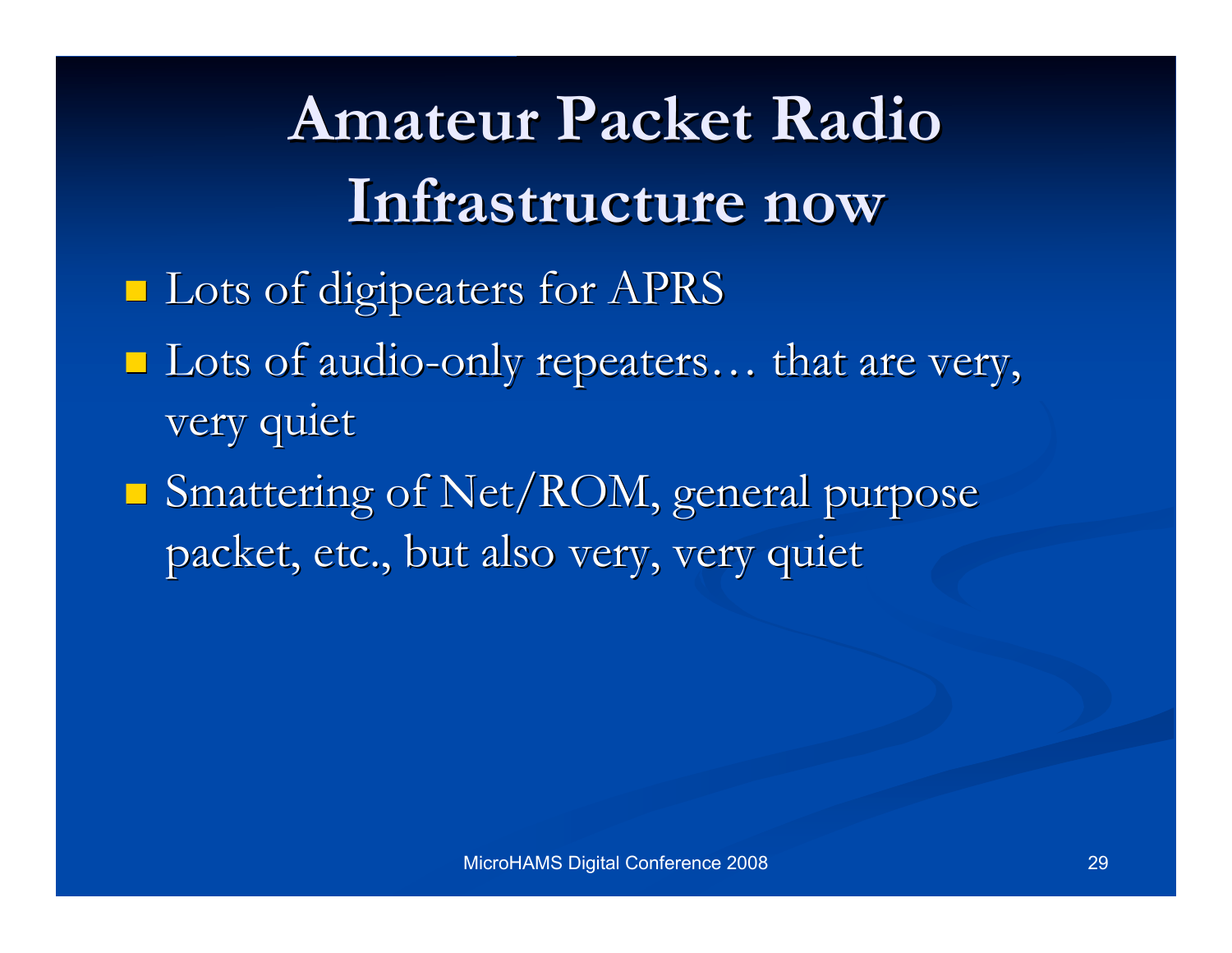### **Integration Potential Integration Potential**

- What I want to see ultimately on my Radio Room (Windows) computer is an integrated display
- I want it to display (somehow I haven't even mocked this up):
	- $\blacksquare$  Ham friends click on their callsign (or it highlights) and see:
		- $\blacksquare$  Where they (vehicle APRS) are at the moment
		- If they've been heard recently on a repeater (Echolink)
		- $\blacksquare$  Any emails or messages I've had from them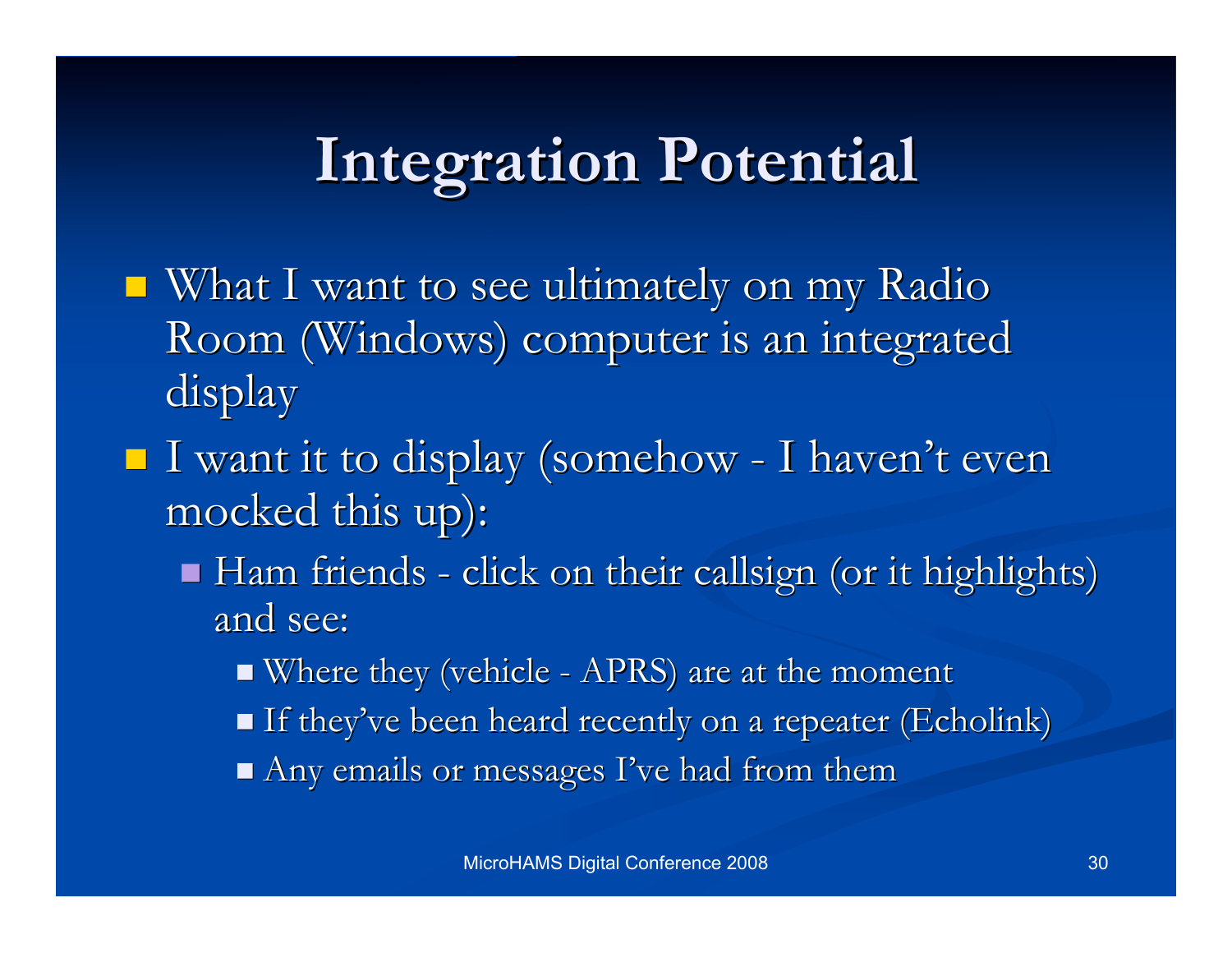## **Integration Potential (cont.)**

#### $\blacksquare$  Ham friends (cont.)

- $\blacksquare$  If I want to send a message to them, I want that link to be easy and quick to send them an email message, or quick text message (APRS or HF messaging)
- $\blacksquare$  If I want to send them a file, etc. I want to be able to send that quickly and easily, without knowing what particular system he happens to be using particular system he happens to be using
- $\blacksquare$  If I want to look something up on his station, I want to check out the web site / Wiki page that he maintains - fetch the data over the air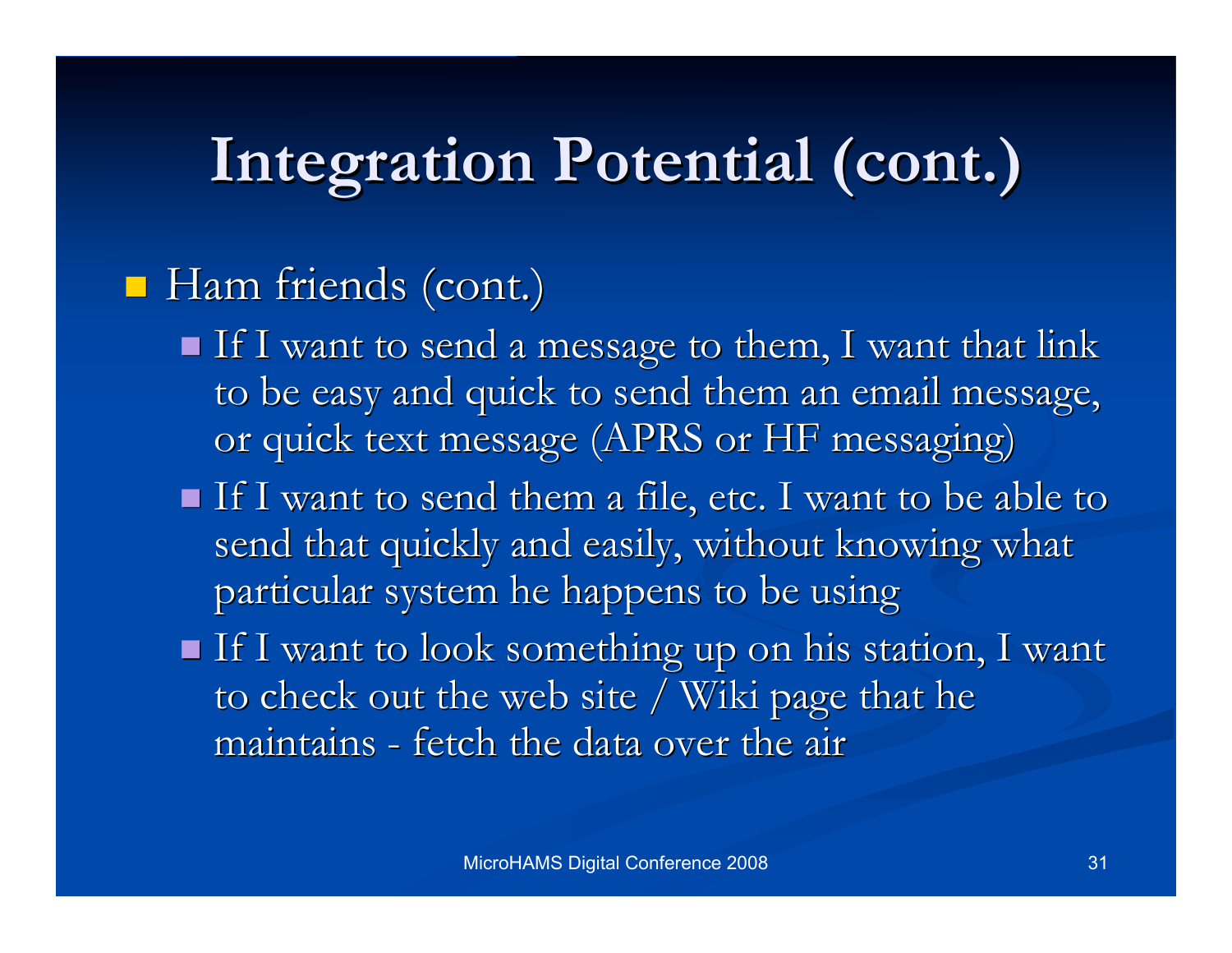## **Integration Potential - Mobility Integration Potential - Mobility**

- I'll acknowledge up front that this concept was created, as far as I'm aware, by Ken Koster N7IPB
- He called it JeepNet because this pile of radios and a computer stuffed in the back of his Jeep-something
- $\blacksquare$  Tie in all the capabilities listed above, but make them mobile
- $\blacksquare$  Ken had VHF, UHF, HF radios in his Jeep all talking to a vehicle-mounted computer
- $\blacksquare$  What was really cool was that Ken put a Wi-Fi access point into the mix and then ran the whole thing from a Wi-Fi laptop while sitting in a restaurant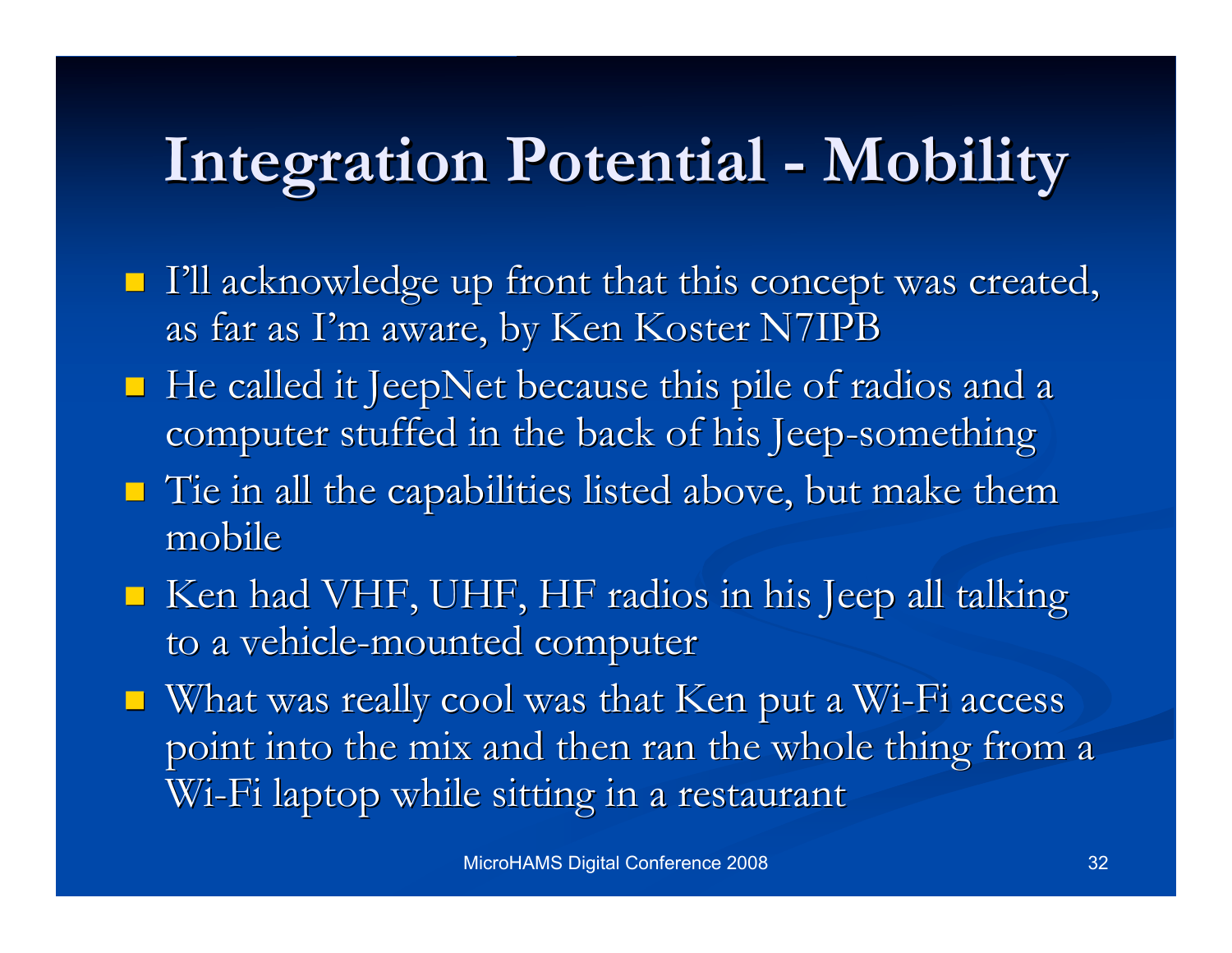## **Int. Potential - Mobility (cont.) . Potential - Mobility (cont.)**

- $\blacksquare$  What's missing when Ken did this was a way to do peer-to-peer in Amateur Radio
- $\blacksquare$  We should be able to show up and have our "JeepNet" systems all find out about each other and start communicating
- $\blacksquare$  We should use Wi-Fi (there's plenty of ways to make it work better without "Amateur Radio" hacking it
- $\blacksquare$  We should add Net/ROM capability to the mix
- $\blacksquare$  How about sharing / caching / replicating disks between JeepNets?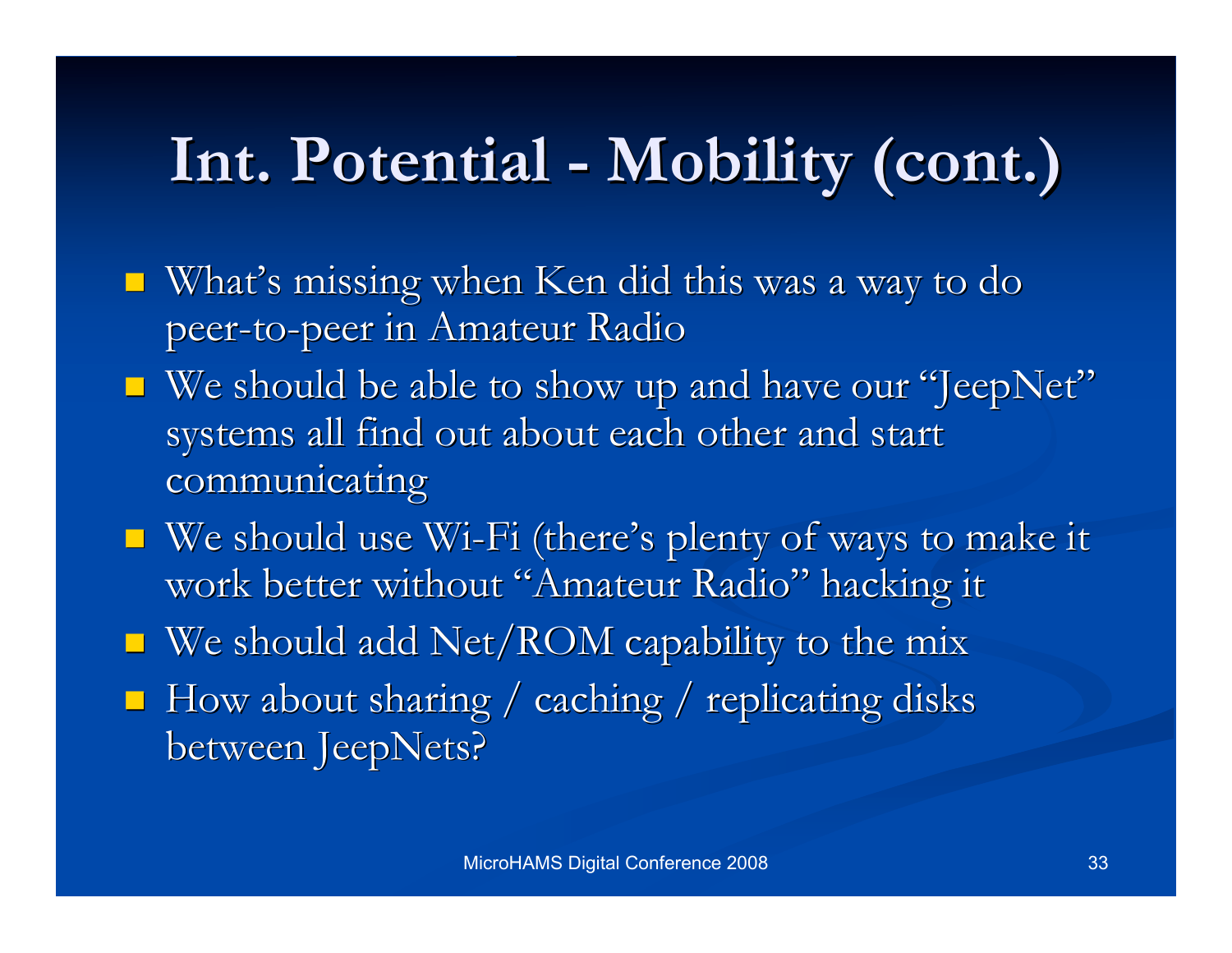## **Integration Potential - Fixed Integration Potential - Fixed and Mobile**

- $\blacksquare$  Take it one step further have the JeepNets talk to home stations
- If your JeepNet is within range of (any) home station, it connects / communicates / synchs

**I** JeetNet "communications protocol" autodiscoves local resources - repeaters, digipeaters, local ham hangouts, etc.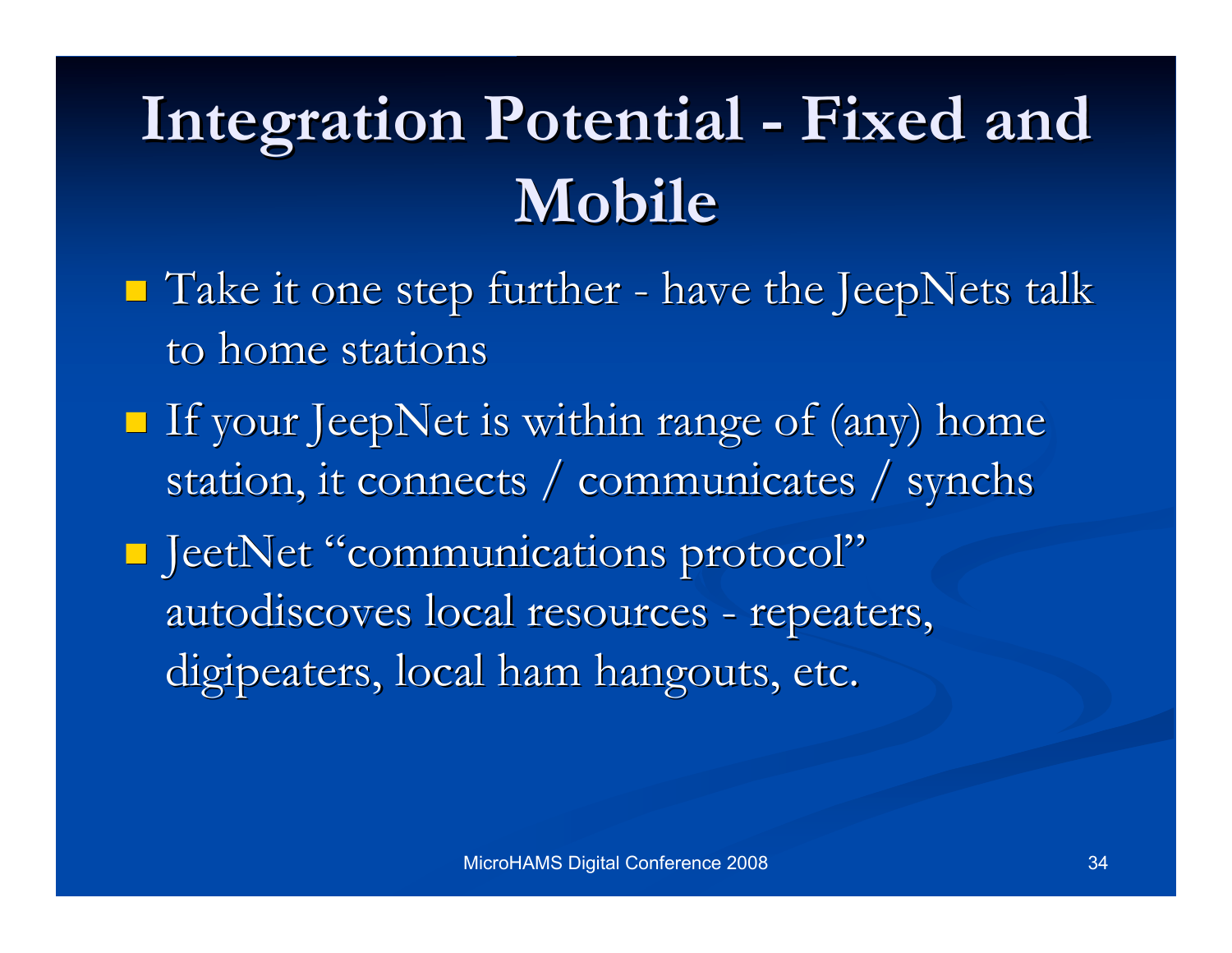## **The power of The power of all the things we all the things we can do…**

- $\blacksquare$  Is in being able to do all those things
- Any one of those things is a pale imitation to commercial / Internet implementations
- $\blacksquare$  But combining them all, showing off all that Amateur Radio can do, in a unified way...
- That's powerful... impressive...
- **Relevant!**
- $\blacksquare$  And doing it with Amateur Radio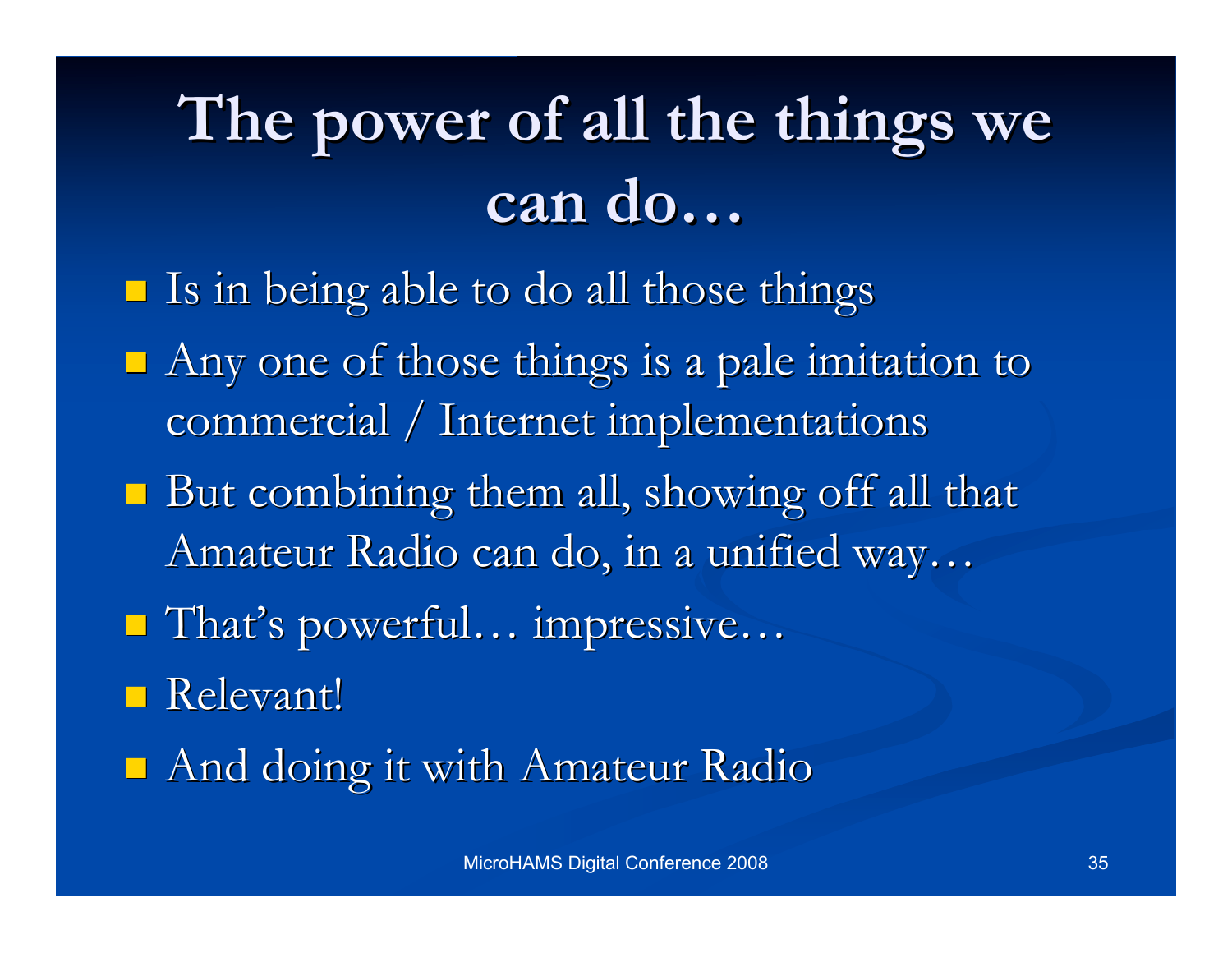## **Some Parting Thoughts**

- $\Box$  Considering that Amater Radio as an overall hobby is supposed to be about communicating... we do a surprisingly lousy job of it.
- $\Box$  One of the best parts of Amateur Radio was the Elmering... and we seem to have lost that.
- $\blacksquare$  We need to develop a way (we have dozens right now...) to find each other and find kindred souls that are into some of the same things we are
- $\Box$  And most of of all, if we want to see Amateur Radio survive us, we need to develop a way for newbies to find us easily for what they want to know find us easily for what they want to know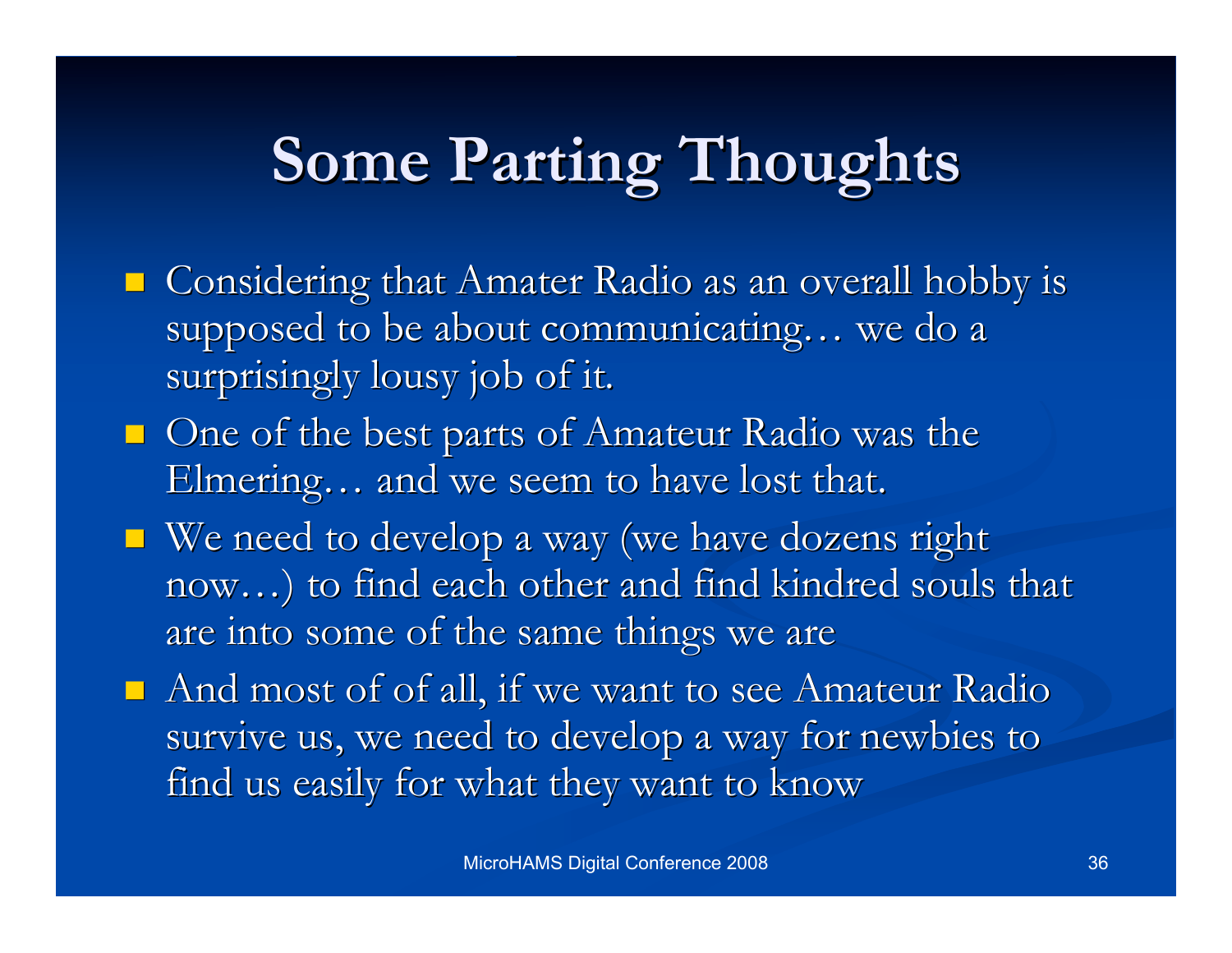## Where's Myspace / LinkedIn / **Facebook Facebook for hams? for hams?**

- $\blacksquare$  I should be able to browse hams in my area to find out what they're into
- $\blacksquare$  I should be able to browse interests, like satellite, to find out who's into those things
- I should be able to easily find Amateur Radio I should be able to easily find Amateur Radio clubs

 $\blacksquare$  We don't have uniform, consistent ways to do those things, and we should **Amateur Radio Wikipedia?**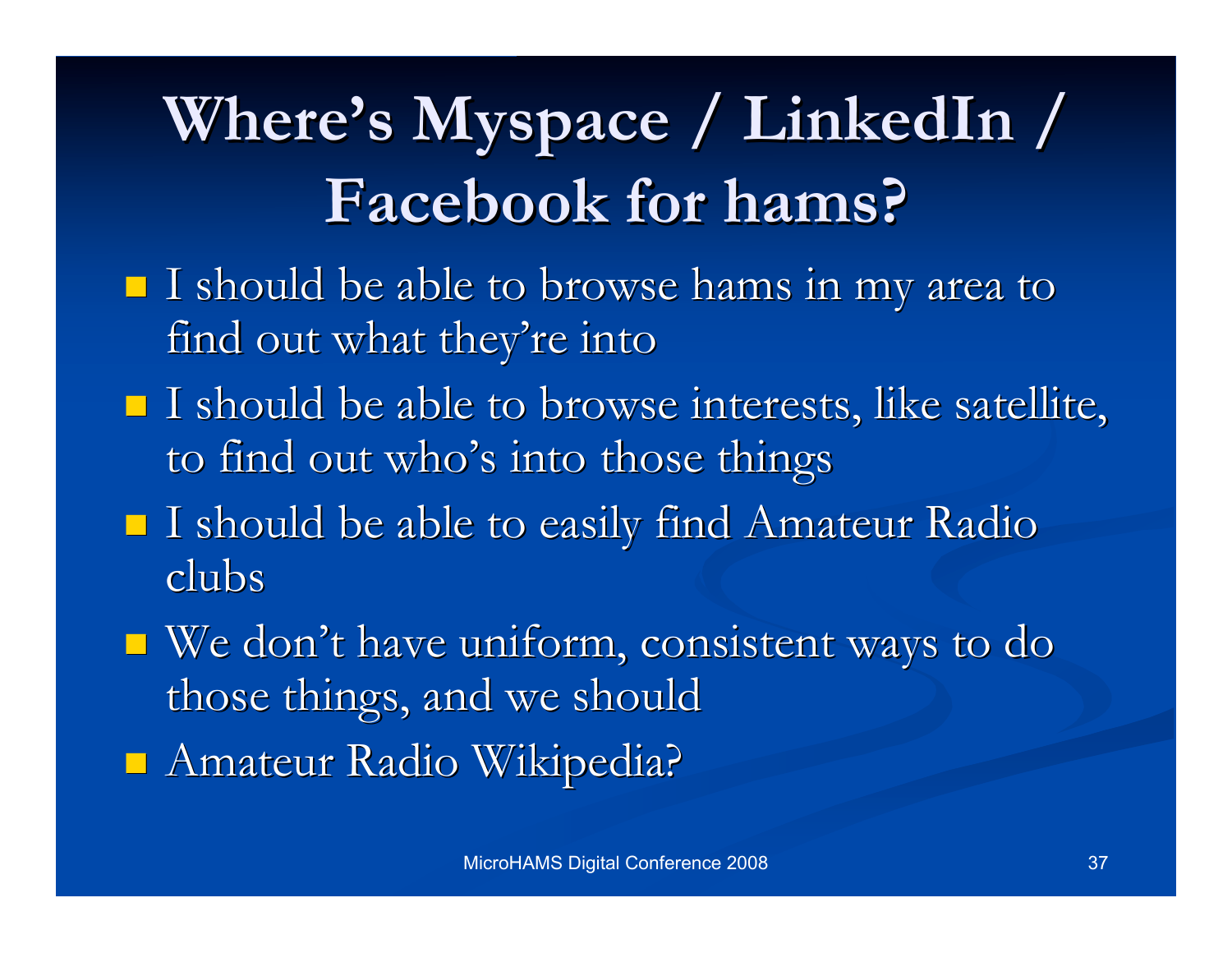### **Amateur Radio Magazines Amateur Radio Magazines**

- $\blacksquare$  Sad fact that a lot of our "knowledge base" is locked up in magazines that aren't publicly accessible accessible
- $\blacksquare$  Antennas haven't changed that much imagine how much "tribal knowledge" on Amateur Radio antennas is locked up in magazines
- $\blacksquare$  Just my opinion, but the ARRL keeps way too much information restricted as "members only" - to the detriment of Amateur Radio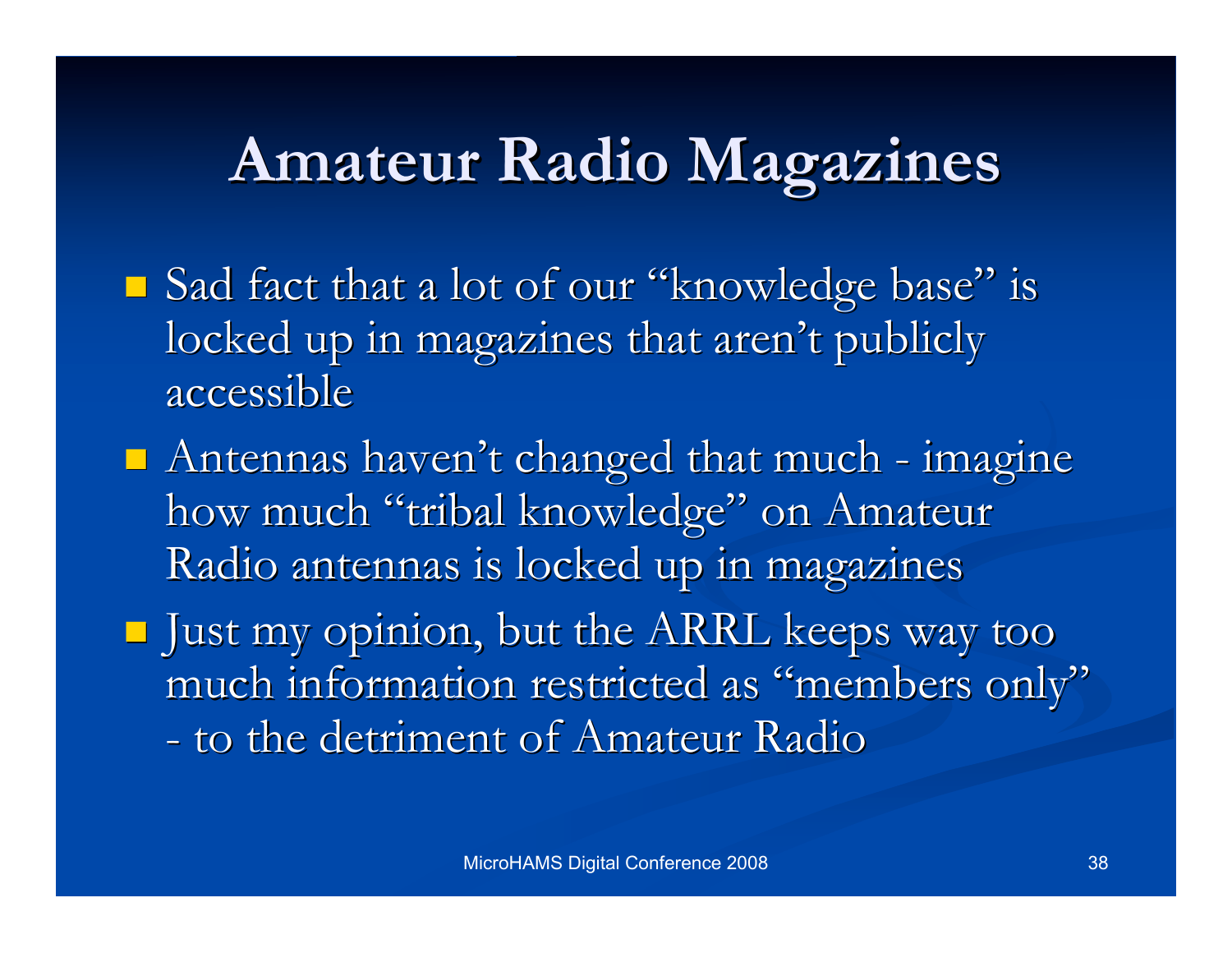### **R&D Funding R&D Funding in Amateur Radio in Amateur Radio**

- We need some patient, generous R&D funding for We need some patient, generous R&D funding for pushing Amateur Radio forward
- **Example of TAPR FHSS Radio developed on** Amateur Time Units (years) and parts were obsoleted twice before the project was abandoned
- Amateur Radio's Catch-22 is that potential sales don't justify large R&D investments
- $\Box$  So it's not economical for companies to develop truly new technology - they'll never get a payback
- Imagine what could have happened if we had cheap  $2.4$ GHz to 1.2 GHz transverters / power amplifiers?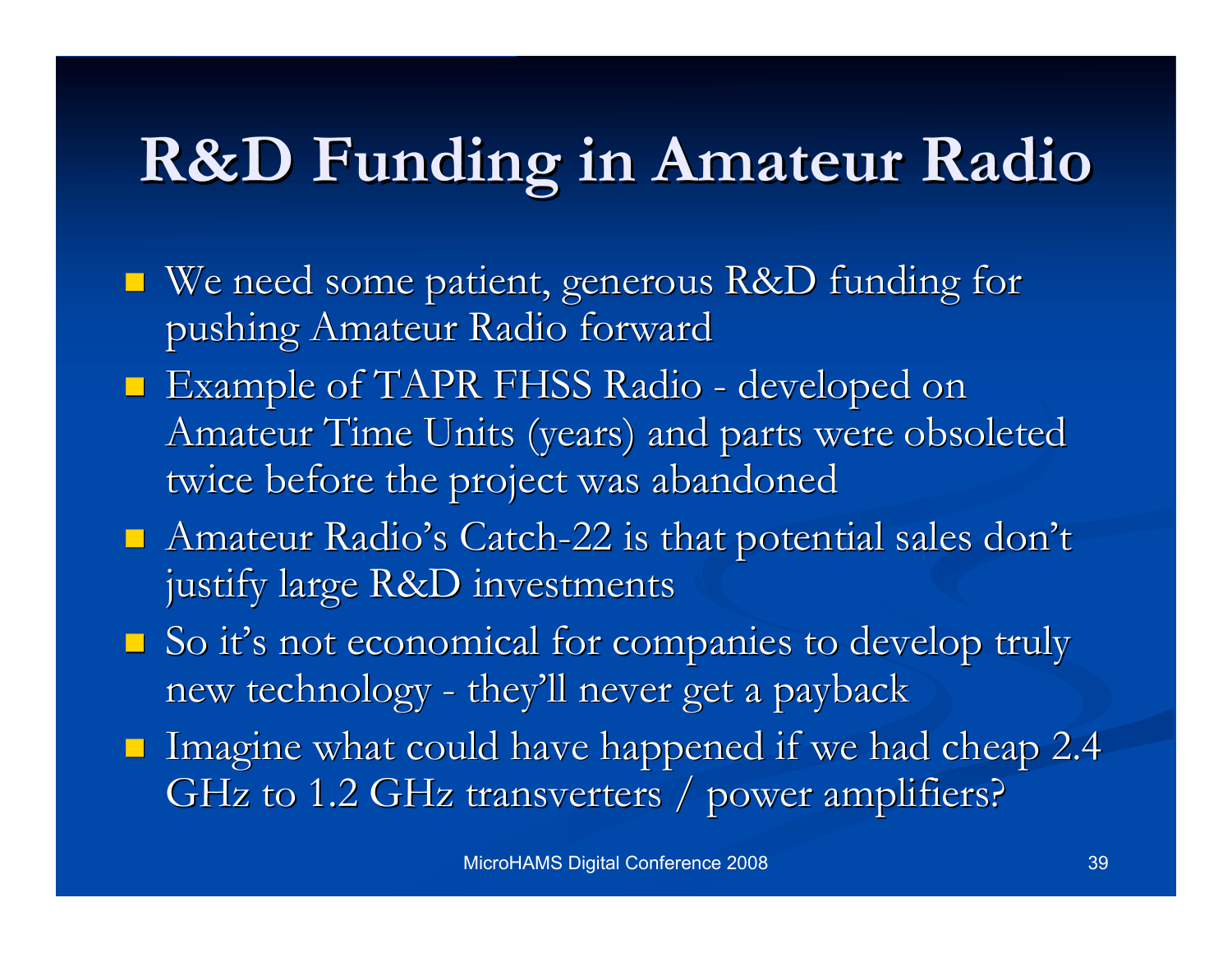### **R&D Funding R&D Funding (cont.) (cont.)**

- **Dewayne Hendricks WA8DZP pointed out that the** cheapest, most capable "wireless data communications" device" in the world is the humble DOCSIS cable modem
- $\blacksquare$  What would happen if we could get transverters for those to operate them at  $440$  or  $915$  or  $1.2$  GHz?
- $\blacksquare$  The funding is needed for bootstrapping the Non-Recurring Engineering expenses - paying for professional engineering, prototypes, certification, etc.
- MicroHAMS Digital Conference 2008 40  $\Box$  Once a product is real and buildable, there's usually takers that will build it for the Amateur Radio market as long as they don't have the overhead of the NRE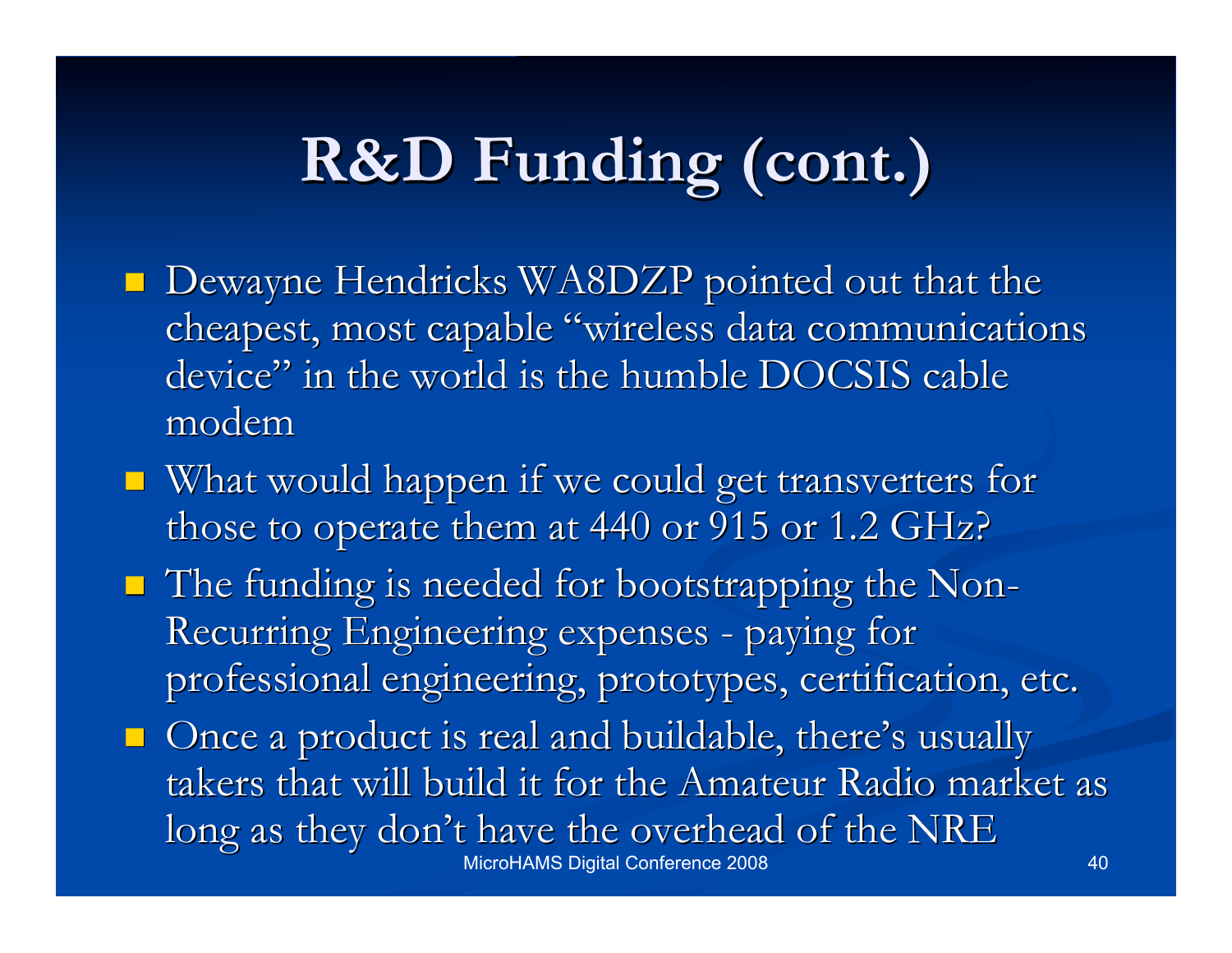## **R&D Funding (cont.) R&D Funding (cont.)**

- $\blacksquare$  One example of what patient, generous R&D funding could do in Amateur Radio is to buy Metricom (Ricochet). (Ricochet).
- Yes, it's still alive... just barely.
- In Denver, but on it's... fifth?... owner, and likely to be killed completely any month now
- $\Box$  902-928 MHz, 2.4 GHz (and 2.3 GHz) mesh backhaul
- Needs some infrastructure services development that would be easily done with Linux / Windows now
- $\blacksquare$  Warehouse full of equipment from years ago.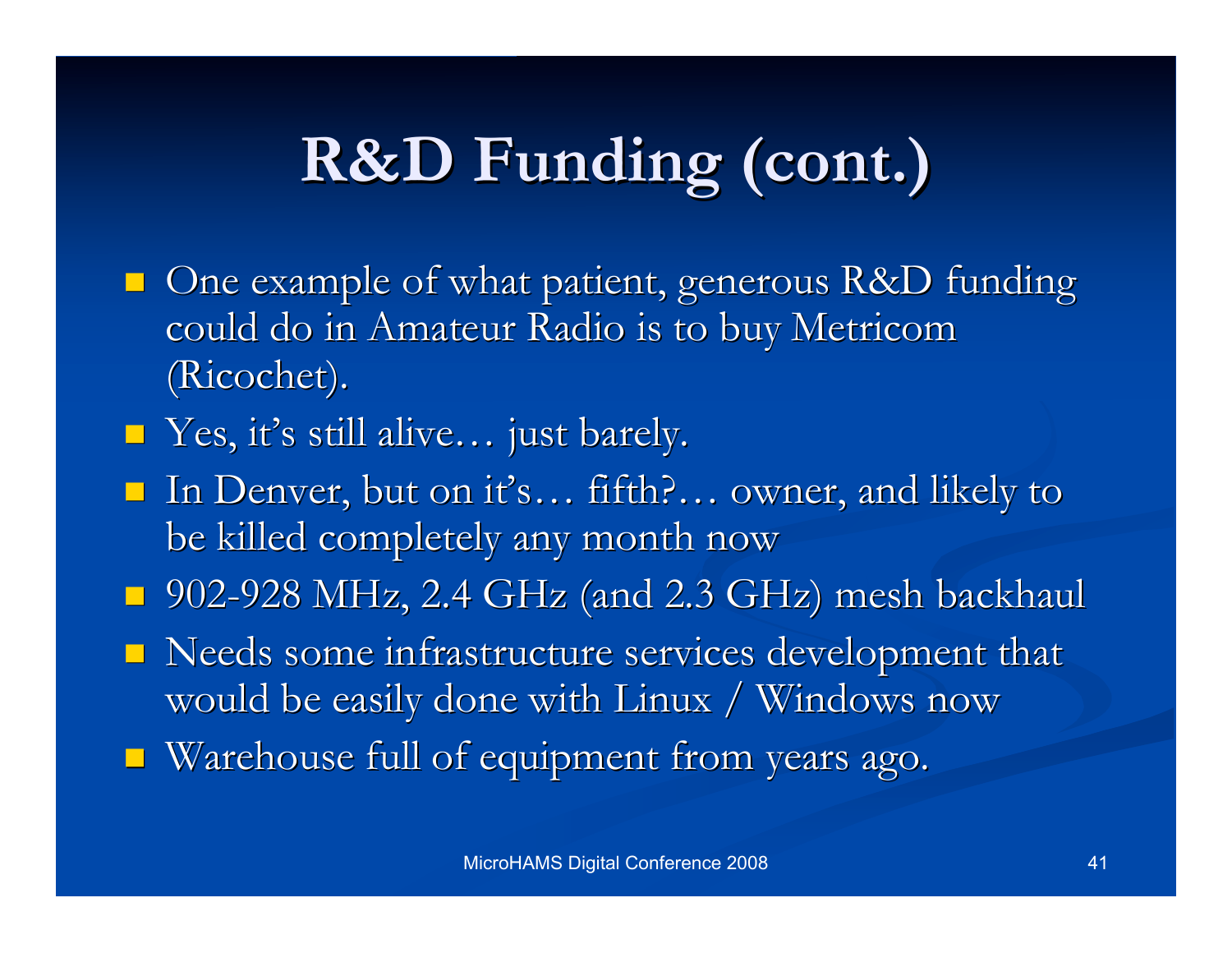# **Interesting stuff that I Interesting stuff that I'll be looking at and playing with looking at and playing with**

- $\blacksquare$  Besides the stuff mentioned above
- $\blacksquare$  Asterisk all the capability of a #5 ESS voice switching / transcoding / "anything imaginable"
- **Inevitably I'll eventually do D-Star (1.2 GHz / 128** Kbps)
- $\blacksquare$  Putting as many of my TNC collection on the air as I can, likely all with little "serial to Ethernet helper modules"
- $\blacksquare$  Virtualization there's a lot of interesting DOS and old Windows stuff for Amateur Radio out there
- $\blacksquare$  Writing it down book, wiki, blog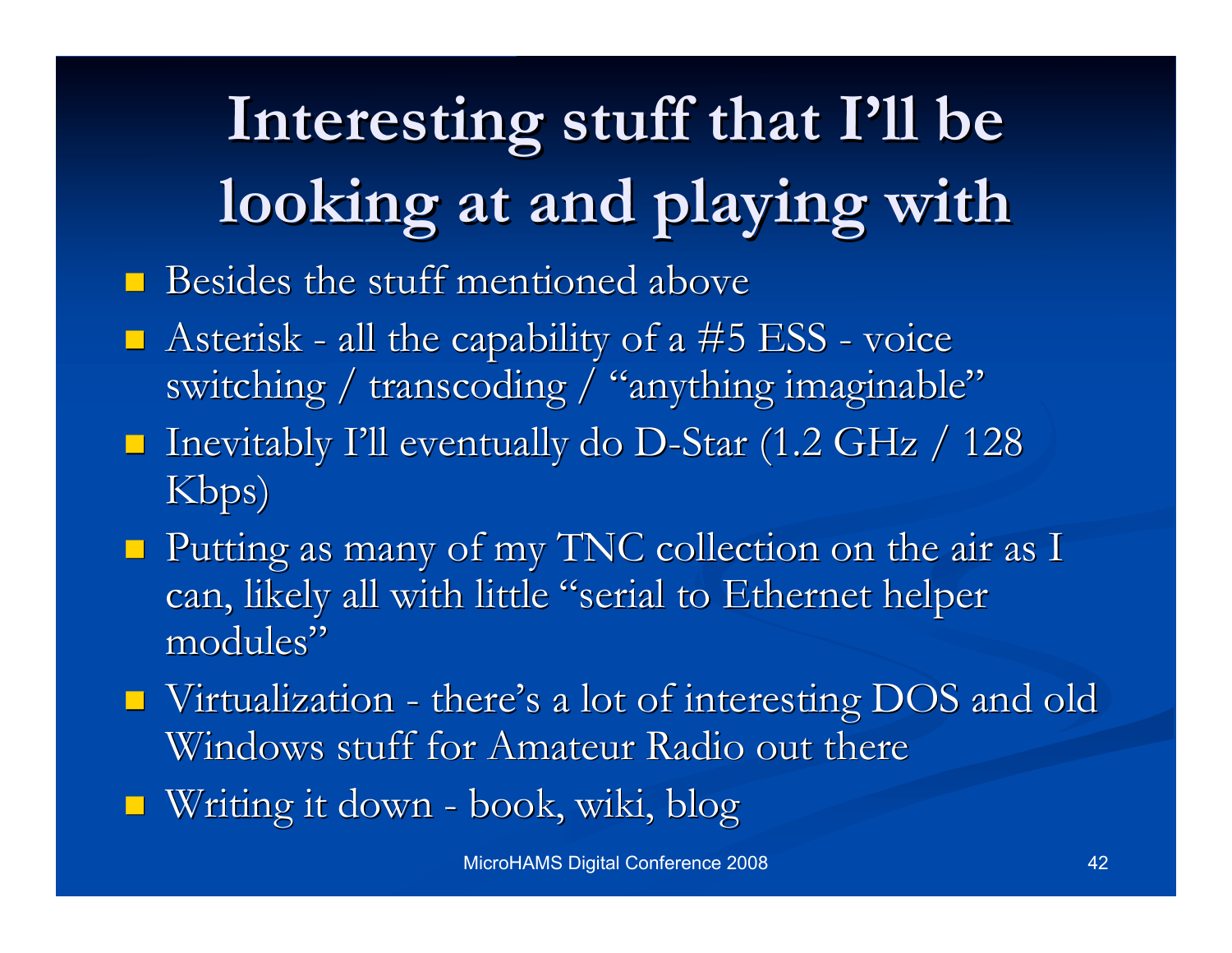### **References References**

Steve Stroh N8GNJ - www.n8gnj.org OLPC XO - www.laptop.org AirMail - www.airmail2000.com UI-View - www.ui-view.org